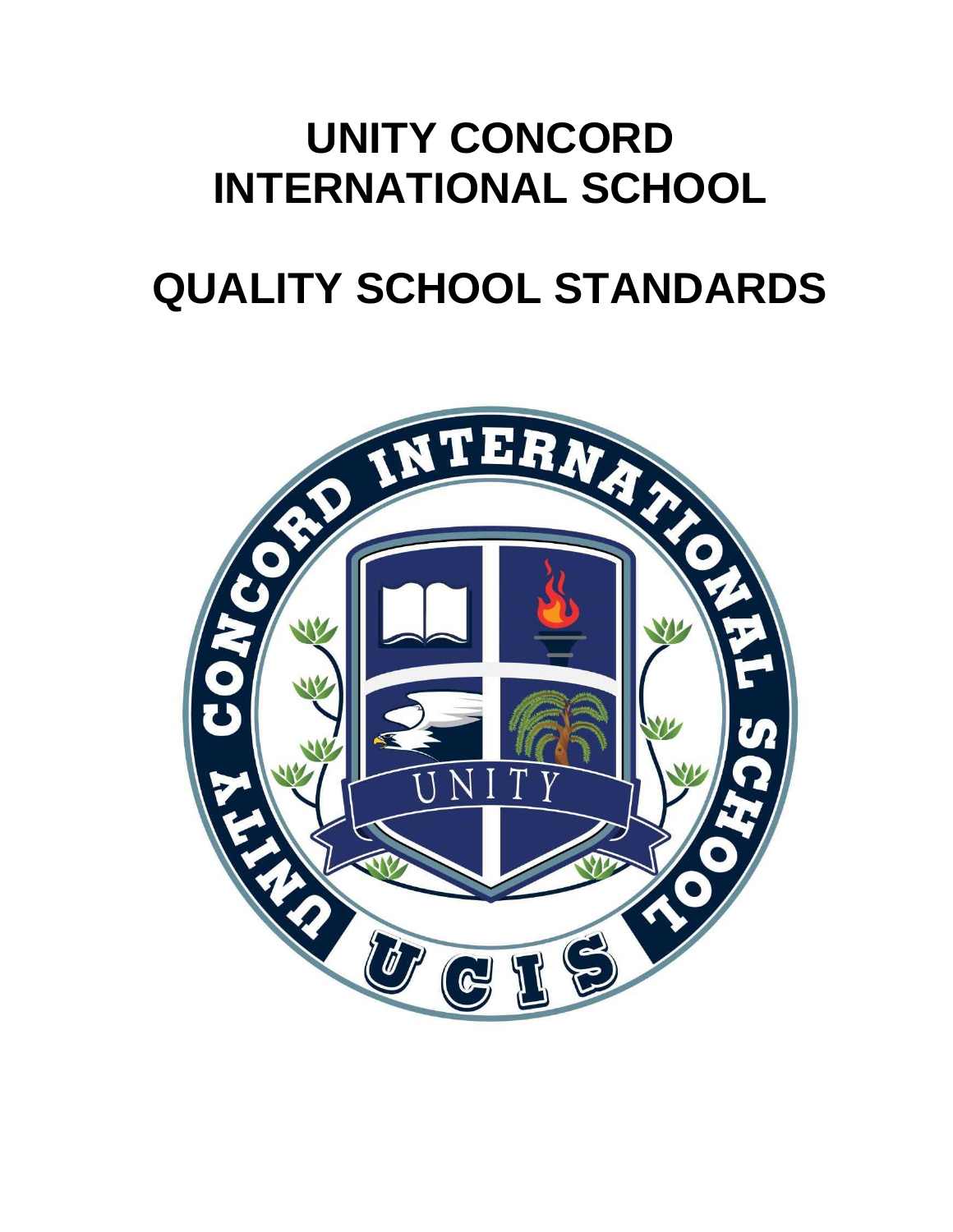### <span id="page-1-0"></span>**Table of Contents**

| 1.2 Board of Directors and Governance Council Responsibilities  3                                                           |
|-----------------------------------------------------------------------------------------------------------------------------|
| Application, Admissions, and Enrollment Documentation 4<br>Teacher Credentials and Highly Qualified Teacher Requirements  5 |
|                                                                                                                             |
|                                                                                                                             |
|                                                                                                                             |
|                                                                                                                             |
|                                                                                                                             |
|                                                                                                                             |
|                                                                                                                             |
|                                                                                                                             |
|                                                                                                                             |
|                                                                                                                             |
|                                                                                                                             |
|                                                                                                                             |
|                                                                                                                             |
|                                                                                                                             |
|                                                                                                                             |
|                                                                                                                             |
|                                                                                                                             |
|                                                                                                                             |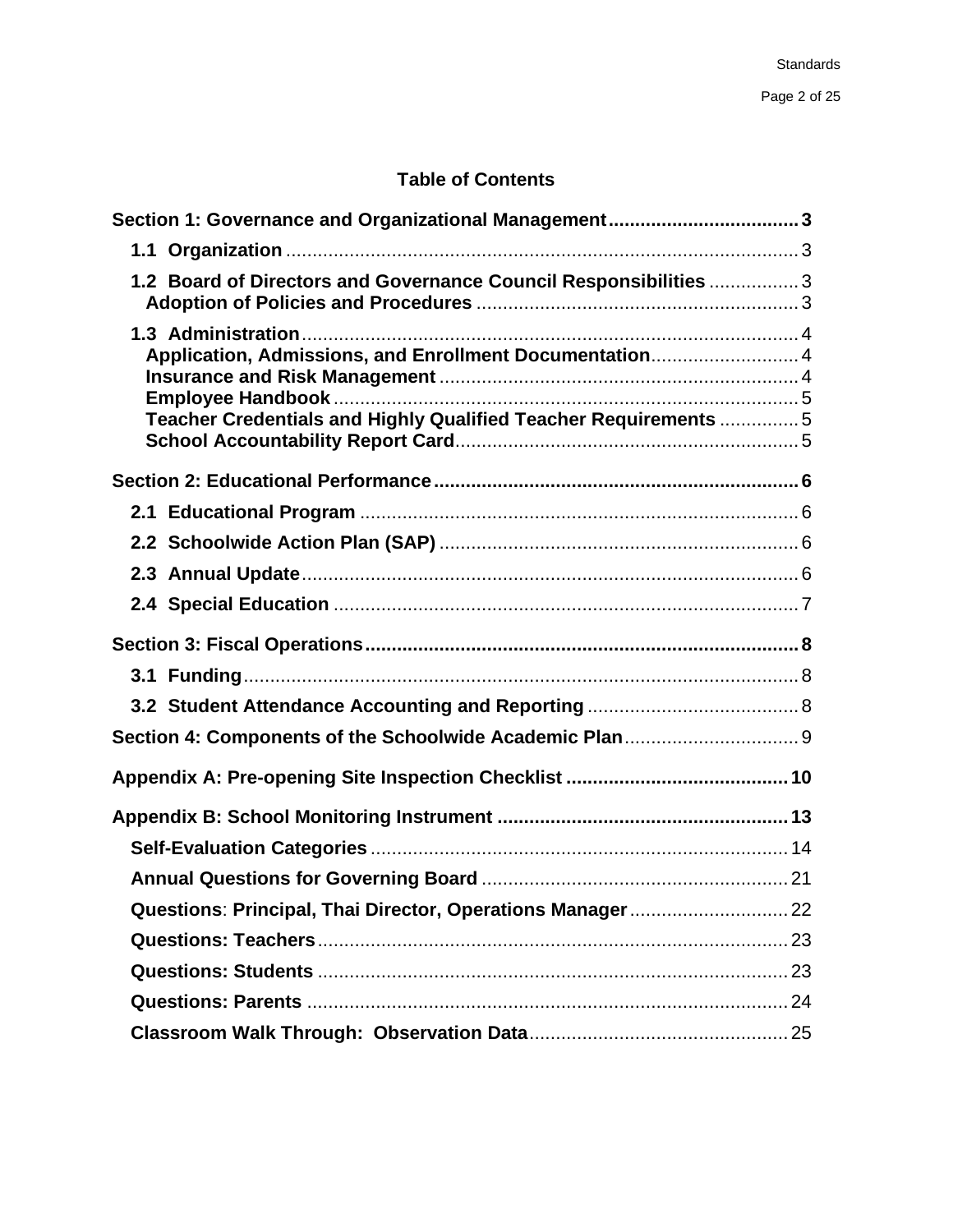#### **Section 1: Governance and Organizational Management**

The School will be operated by The Ambassador Group, which is a for profit public benefit corporation.

#### <span id="page-2-0"></span>**1.1 Organization**

The School will have a phone number and e-mail address posted on the School's Web site and will update the posting immediately whenever the information changes. The School will provide the Ministry with the phone numbers and e-mail addresses for the School's principal contacts and ensure that this information is kept current.

The School will provide the Ministry immediate written notice of any change in the School's directors, officers, or administrators.

#### <span id="page-2-1"></span>**1.2Board of Directors and Governance Council Responsibilities**

#### <span id="page-2-2"></span>**Adoption of Policies and Procedures**

The governing board will adopt policies and procedures to guide the operation of the School. The policies and procedures will include, but are not limited to, the following:

- **Campus Supervision**, including but not limited to, the supervision of students before, during, and after school; student drop-off and pick-up; and procedures for visitors to enter and leave the campus.
- **Discipline Policies,** the policies will include the procedures to be followed and the procedures by which parents and students will be informed of the reasons for suspension or expulsion and of their due process rights.
- **Student/Parent Handbook**. Including but not limited to, detailed expectations of student attendance, behavior, and discipline; process for students requiring and/or receiving special education services; consequences of bullying and harassment; process related to suspension and expulsion; a description of both informal and formal student and parent complaint procedures; graduation requirements; and the school calendar and bell schedule. The School will provide a hard copy of the handbook to each family at the beginning of each school year and to new enrollees during registration, as well as posting the current year's handbook on the School's Web site.
- **Health and Safety Plans**, the School will have the following information and will update it whenever there are changes:
	- $\circ$  A copy of the health, safety, and emergency plan for students and staff. The plan, at a minimum, will address fire emergencies, earthquakes and other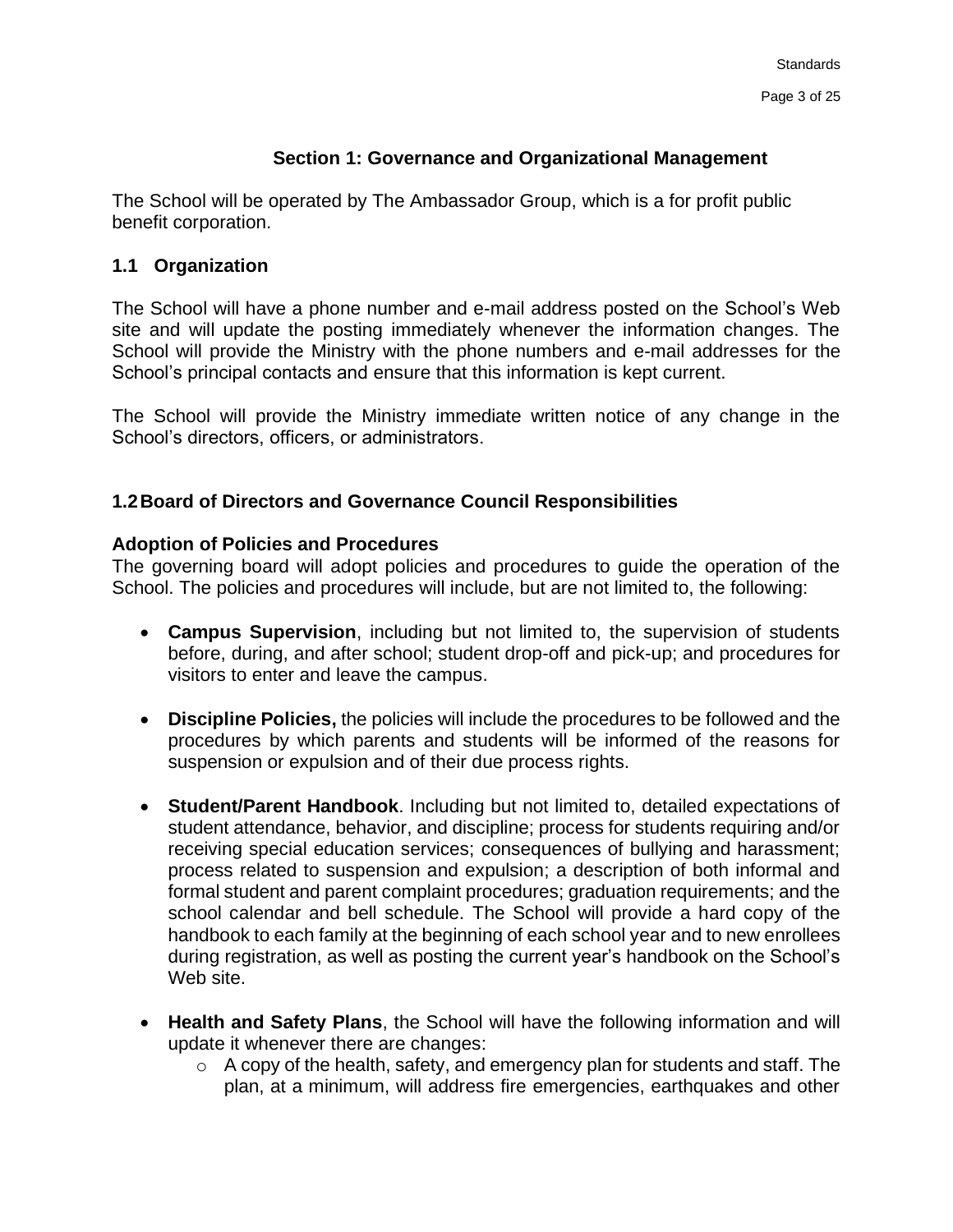natural disasters, civil disorder, accidents and injuries, intruders on campus, and any other threats to the health and safety of students and staff.

The School will provide training for staff to respond to emergencies and will conduct routine emergency drills for students and staff.

• **Criminal Records Summaries**—All employees of the School, volunteers who are not parents and who will be performing services that are not under the direct supervision of a School employee, will submit to background checks and fingerprinting. The School will maintain on file and available for inspection during site visits, evidence that clear criminal records summaries based on criminal background checks conducted for all employees were received.

#### <span id="page-3-0"></span>**1.3 Administration**

#### <span id="page-3-1"></span>**Application, Admissions, and Enrollment Documentation**

The School will have the following information posted on the School's Web site and will update the posting within 30 days of any changes.

- Descriptions of outreach and recruitment activities conducted to reach target populations
- Application procedures including admissions and enrollment policies
- A copy of application and enrollment forms

#### <span id="page-3-2"></span>**Insurance and Risk Management**

Before any individuals are employed or property or facilities are acquired or leased, the School will procure from an insurance.

- **Property Insurance**—Replacement value, if available from the insurance carrier, for all assets listed in the School's property and consumable inventory. If full replacement coverage is not available, the School will procure property insurance as close to replacement value as possible.
- **Automobile Insurance**—coverage appropriate for the type and use of automobiles or other vehicles used for school business including the transportation of students

<span id="page-3-3"></span>In addition, the School will institute risk management policies and practices to address reasonably foreseeable incidents.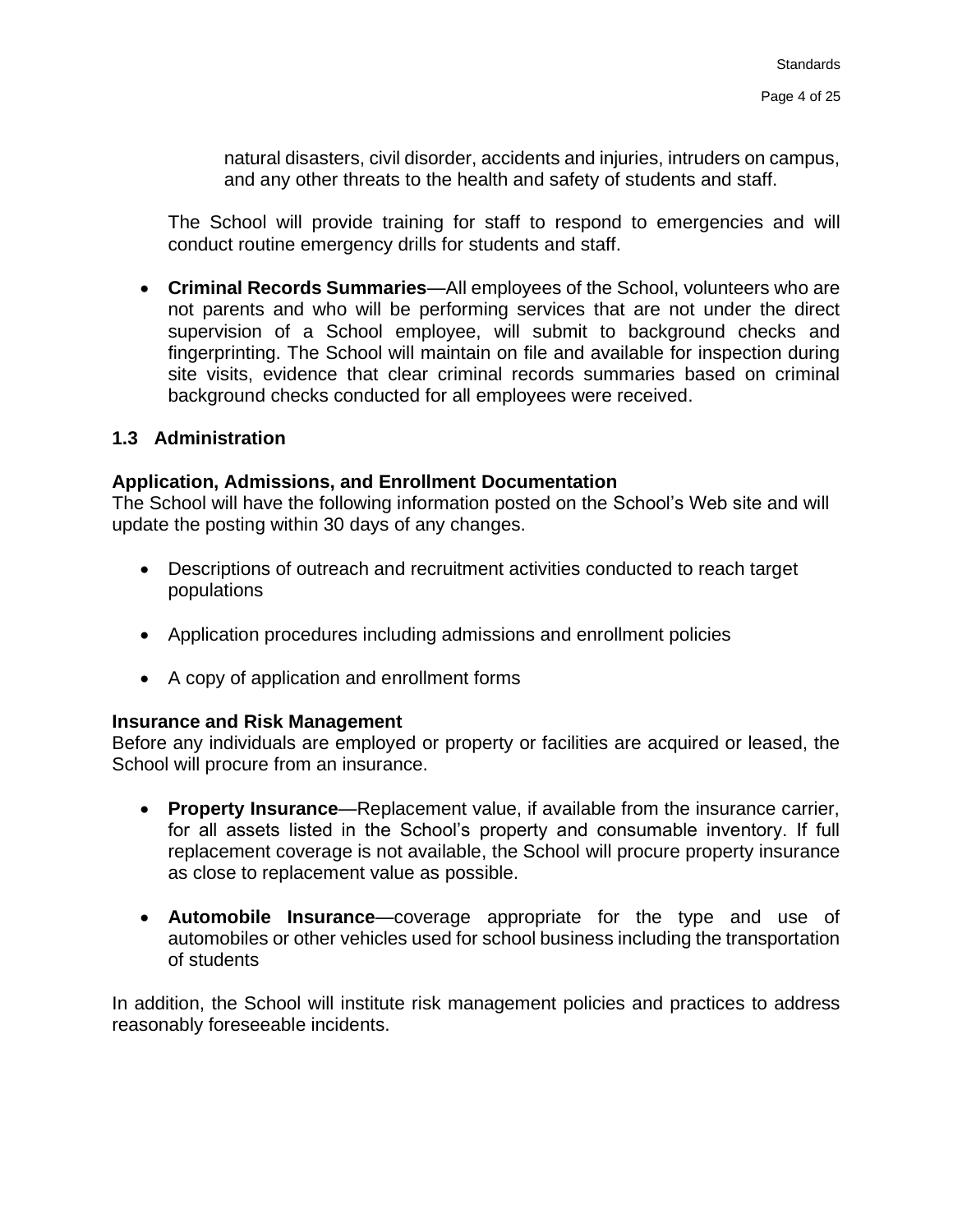#### **Employee Handbook**

The School will have an employee handbook that includes, at a minimum, detailed expectations for employee performance and behavior, rights of employees related to disciplinary actions including termination, compensation and benefit information, and a description of both informal and formal complaint procedures. All employees will receive a copy of the handbook and updates to it. Updates to the handbook will be made as quickly as possible but no later than the beginning of the school year following changes in policies or procedures.

#### <span id="page-4-0"></span>**Teacher Credentials and Highly Qualified Teacher Requirements**

The School will provide evidence that all teachers hold a Teacher Credential, certificate, permit, license or other document equivalent to those required for teachers in other public schools. The School will have on file evidence that teachers of any core subject meet the Ministry's requirements.

#### <span id="page-4-1"></span>**School Accountability Report Card**

On or before February 1 of each year, the School will create its School Accountability Report Card (SARC) for the prior year using a template developed by the School.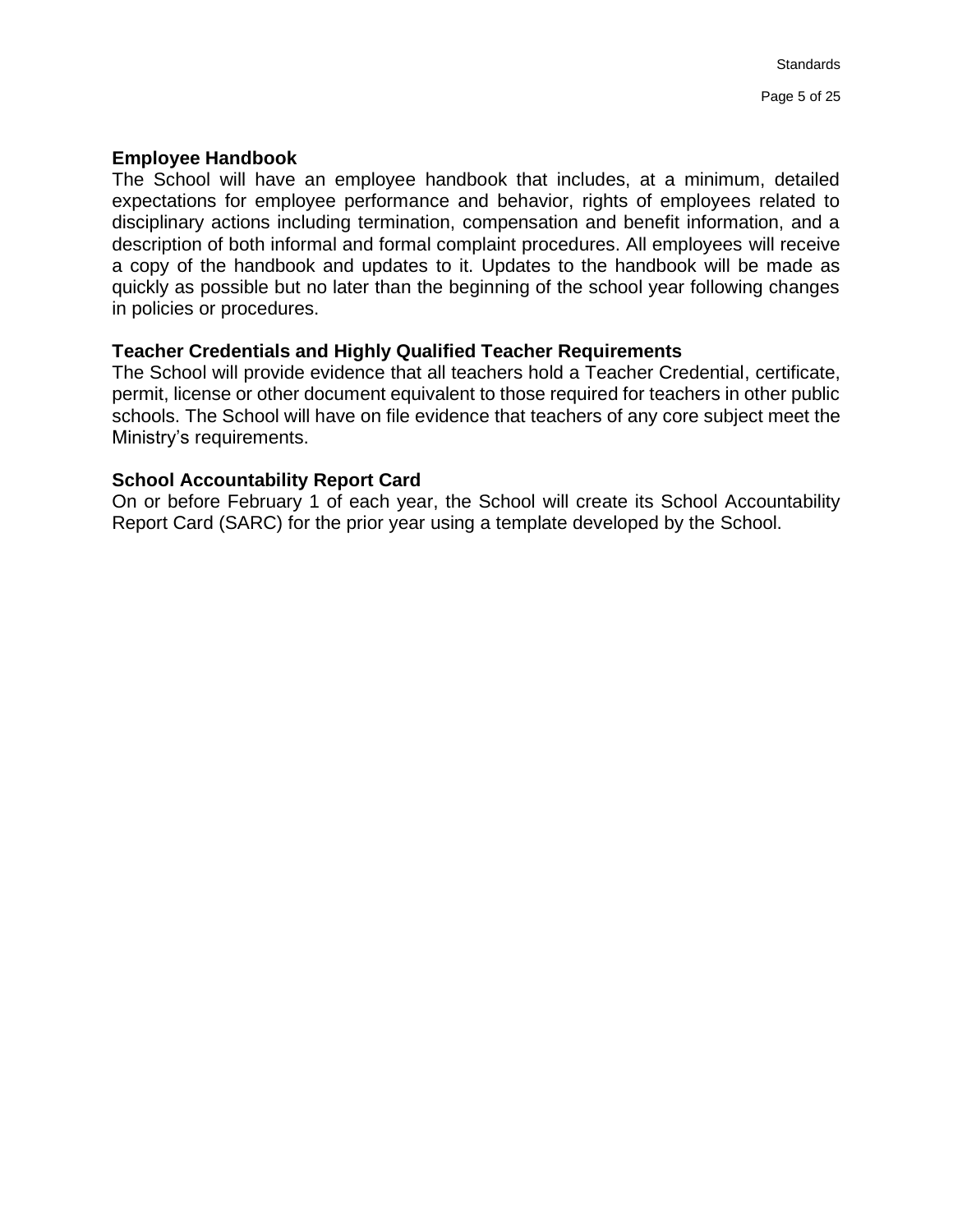#### **Section 2: Educational Performance**

#### <span id="page-5-1"></span><span id="page-5-0"></span>**2.1 Educational Program**

The School will have the following information available for review:

- Scope and sequence for all subjects offered by the School.
- The complete educational program for students to be served during the first year and each subsequent year of operation including, but not limited to:
	- $\circ$  A description of the curriculum and identification of the basic instructional materials to be used
	- o Plans for professional development for instructional personnel who will deliver the curriculum and use the instructional materials
- Identification of the specific assessments that will be used.
- Annual school calendar that includes the number of instructional days (180 minimum), the annual instructional minutes, and the number of professional development days.
- Daily bell schedule.

#### <span id="page-5-2"></span>**2.2 Schoolwide Action Plan (SAP)**

The SAP will establish specific goals and actions the School will take to improve student academic achievement in areas identified through the Assessments. The School will also identify how it will evaluate progress toward goals and outcomes, and the data that will be collected to measure progress.

The School will present an Annual Update to the Ministry on the progress made in meeting goals identified in the SAP. Data compiled from the SAP and the Annual Update, plus confirming evidence gathered during periodic site visits will provide the Ministry with a clear understanding of the quality of the school's instructional program.

#### <span id="page-5-3"></span>**2.3 Annual Update**

The School will submit an annual update and narrative to the Ministry each year that includes the following:

• Progress made toward meeting growth targets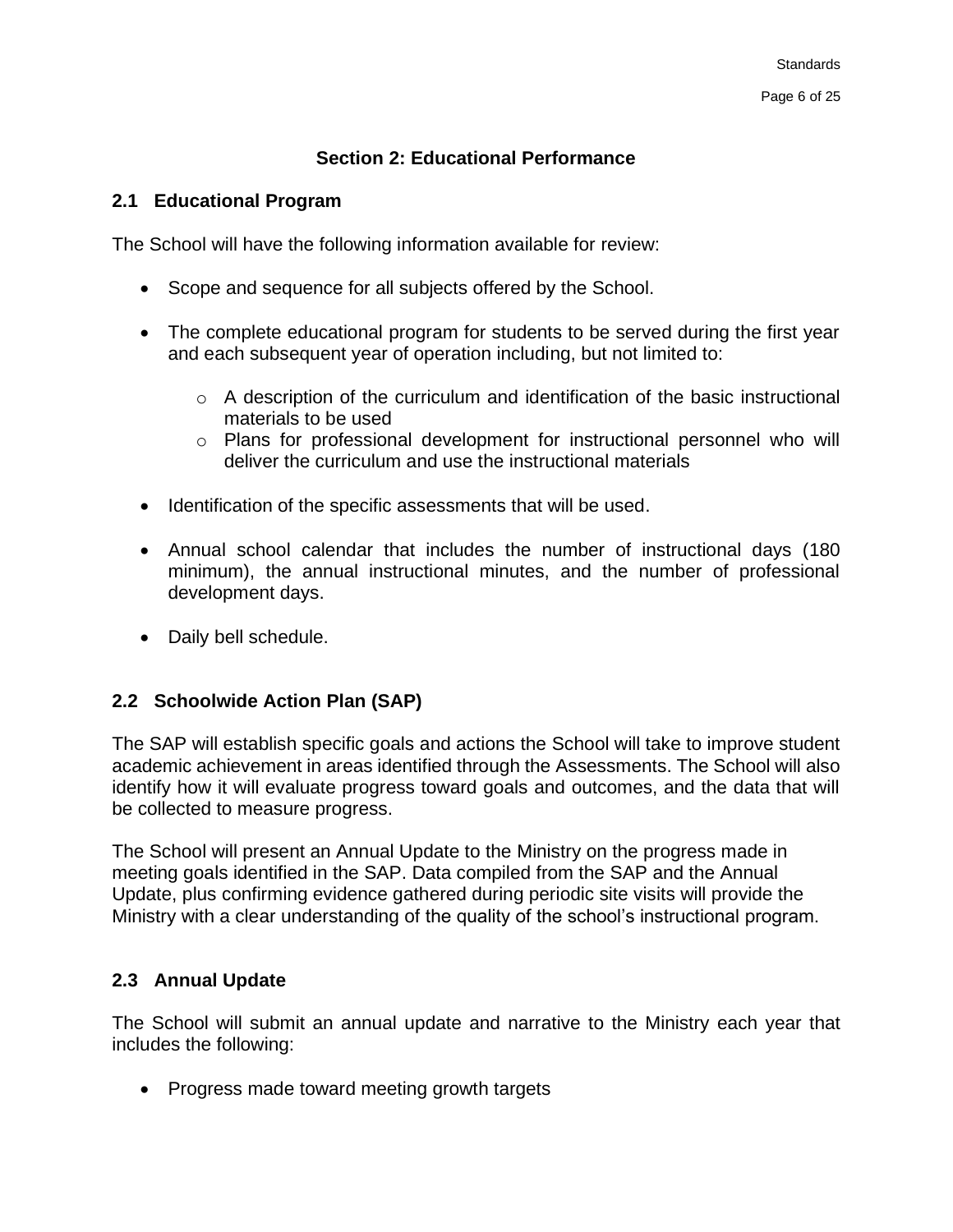- Progress made toward each of the educational goals and student outcomes identified in the SAP
- Progress made toward closing any achievement gaps
- Results of any additional schoolwide assessments used by the School
- Description of outcomes, goals, and objectives for the following year
- Professional development activities undertaken to further progress in achieving the SAP's goals
- Progress made on implementing curriculum and instructional strategy changes or the organizational changes identified in the SAP
- Evidence that the School and the teachers are systematically examining student data and using it to drive decisions about curriculum and instruction

#### <span id="page-6-0"></span>**2.4 Special Education**

The School practices Full Inclusion and when applicable creates Individual Education Plans for students who have been identified with learning and/or behavioral impairments.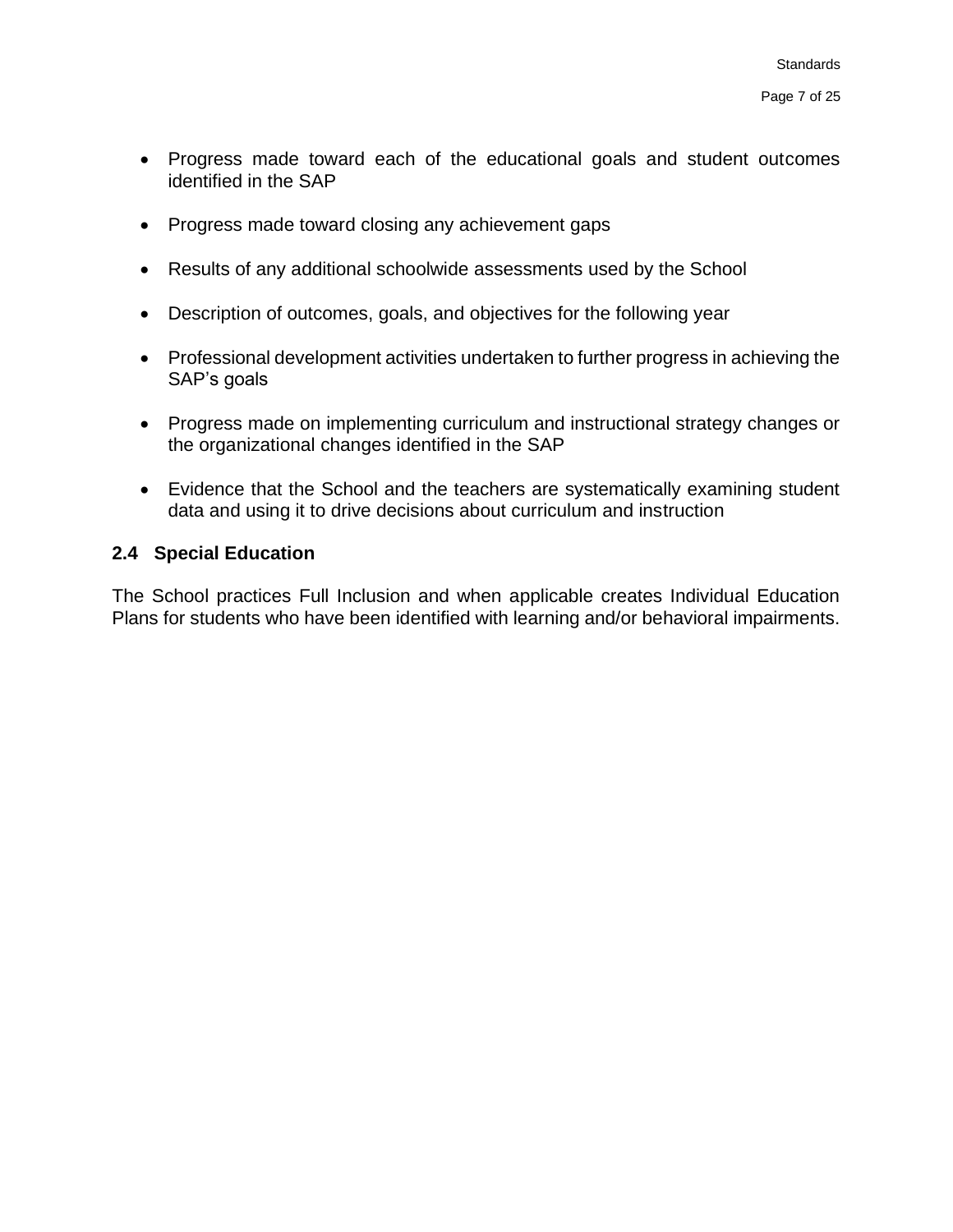#### **Section 3: Fiscal Operations**

#### <span id="page-7-1"></span><span id="page-7-0"></span>**3.1 Funding**

The School will be funded through tuition fees.

#### <span id="page-7-2"></span>**3.2 Student Attendance Accounting and Reporting**

The School will submit attendance, including software or any proposed spreadsheet or database formats requested by the Ministry.

Attendance records include the following:

• Each student's daily attendance

Evidence of contact made with parents when students are absent from school (e.g., parent contact log, absence log, etc.)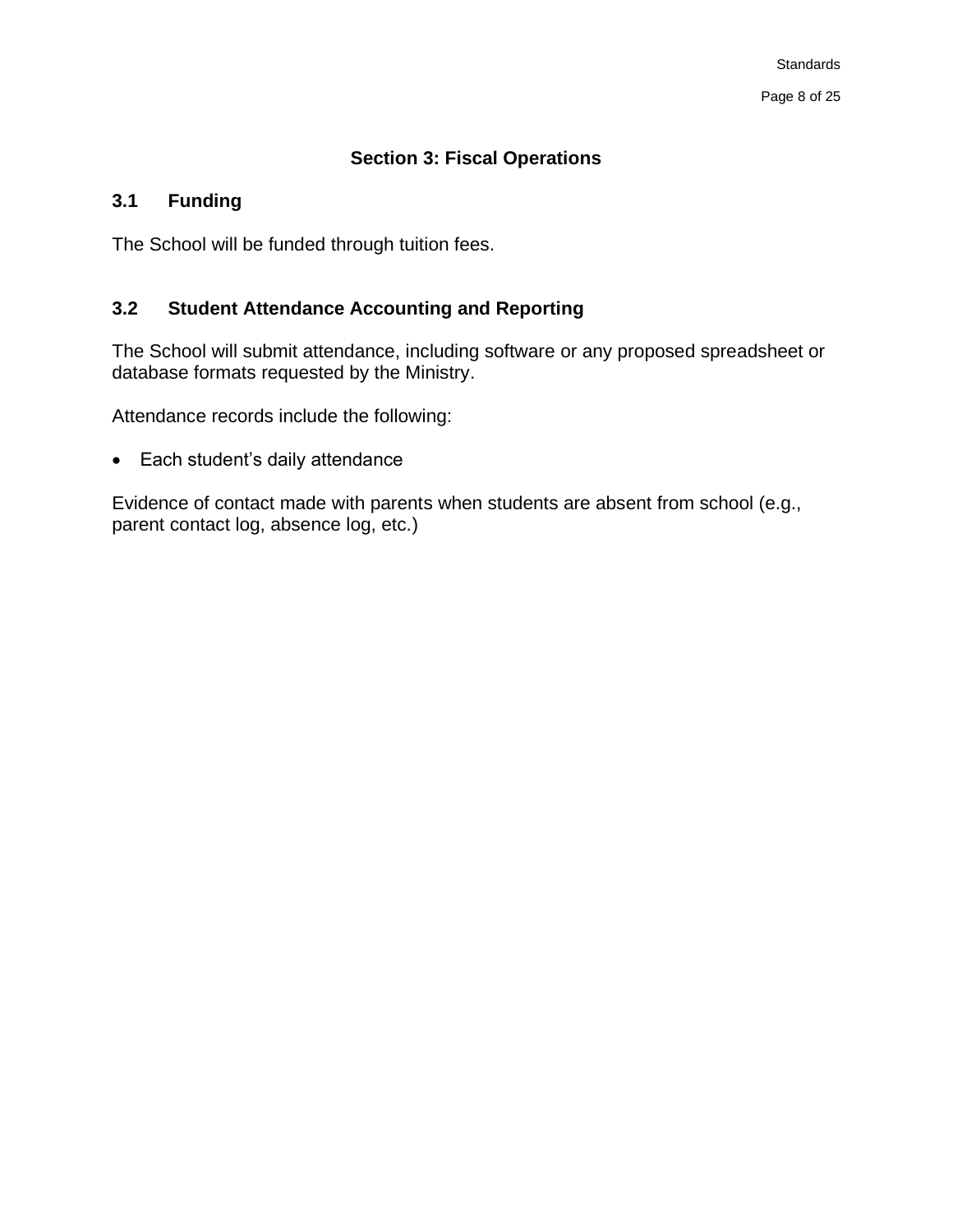#### **Section 4: Components of the Schoolwide Academic Plan**

<span id="page-8-0"></span>The School will submit an SAP to the Ministry describing **specific** and **concrete** actions the School will take in order to improve student achievement over the course of the current school year. The SAP must address, at a minimum, the following elements:

- Methods or system the School uses to examine student achievement data on a regular basis across grade levels, by subject matter, by significant subgroups, and across the School as a whole.
- Analysis of the Assessment Program results that identifies the specific problem in the area(s) not meeting targets and/or criteria.
- Specific and measurable goals the School will achieve during the current school year.
- Specific actions, which follow from the goals and examination of student data, the School will take to improve student achievement in the area(s) identified as needing improvement, including changes to curriculum, instruction, assessment, governance, and organization.
- Professional development plan for teachers and/or other staff that supports the activities the School will implement to improve performance in targeted areas.
- Diagnostic assessments that will be used to enable the school to monitor the effects of proposed changes on student performance, and the specified intervals at which students will be assessed in order to develop at least two to three data points.
- Timelines for each of the specific actions proposed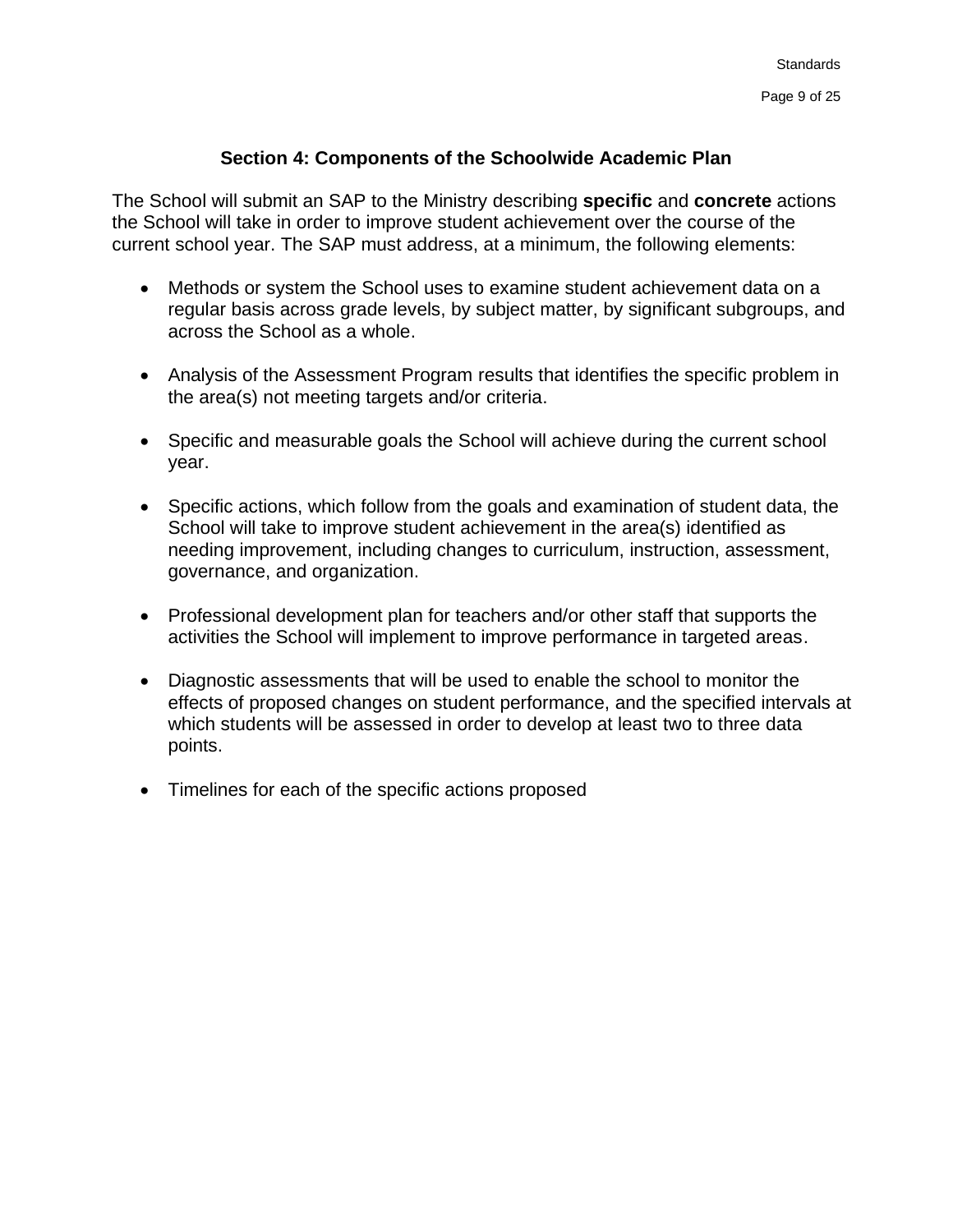### **Appendix A: Pre-opening Site Inspection Checklist**

<span id="page-9-0"></span>

| School: |  |
|---------|--|
|         |  |
|         |  |

**School: \_\_\_\_\_\_\_\_\_\_\_\_\_\_\_\_\_\_\_\_\_\_\_\_\_ Location: \_\_\_\_\_\_\_\_\_\_\_\_\_\_\_\_\_\_\_\_\_\_**

| <b>General Considerations</b>                                                   | <b>Compliant</b> | <b>Comments</b> |
|---------------------------------------------------------------------------------|------------------|-----------------|
| Site has good access and dispersal roads.                                       |                  |                 |
| Site has bus loading, parking areas, and<br>parent drop off areas.              |                  |                 |
| Site has appropriate security (i.e. fencing,                                    |                  |                 |
| adequate lighting, alarms, etc.).                                               |                  |                 |
| Site and facilities are situated to minimize                                    |                  |                 |
| student contact with adults who do not have                                     |                  |                 |
| appropriate clearances                                                          |                  |                 |
| Facilities are generally conducive to a                                         |                  |                 |
| learning environment.                                                           |                  |                 |
| Building placement is compatible.                                               |                  |                 |
| Facilities are sufficient to accommodate                                        |                  |                 |
| estimated student enrollment and to carry                                       |                  |                 |
| out the curricular and instruction program                                      |                  |                 |
| Facilities are sufficient to accommodate the                                    |                  |                 |
| administrative and business functions,                                          |                  |                 |
| including the storage of student and other                                      |                  |                 |
| records, reports, and documents.                                                |                  |                 |
| Site has adequate space for the support                                         |                  |                 |
| services the school intends to provide to its                                   |                  |                 |
| students (i.e. nurse, counselors, tutors,                                       |                  |                 |
| after-school programs, etc.).<br>Facilities include cafeteria or other suitable |                  |                 |
| space for students to eat meals.                                                |                  |                 |
| Library or other space dedicated to research                                    |                  |                 |
| and study is suitable for the educational                                       |                  |                 |
| program being provided.                                                         |                  |                 |
| Indoor and/or outdoor physical education                                        |                  |                 |
| facilities are sufficient to accommodate the                                    |                  |                 |
| program                                                                         |                  |                 |
| Facilities meet requirements including: (1)                                     |                  |                 |
| accessible routes from outside the school to                                    |                  |                 |
| the entry and from the school entry to all                                      |                  |                 |
| other buildings; and (2) stairs, ramps, toilets,                                |                  |                 |
| and signage                                                                     |                  |                 |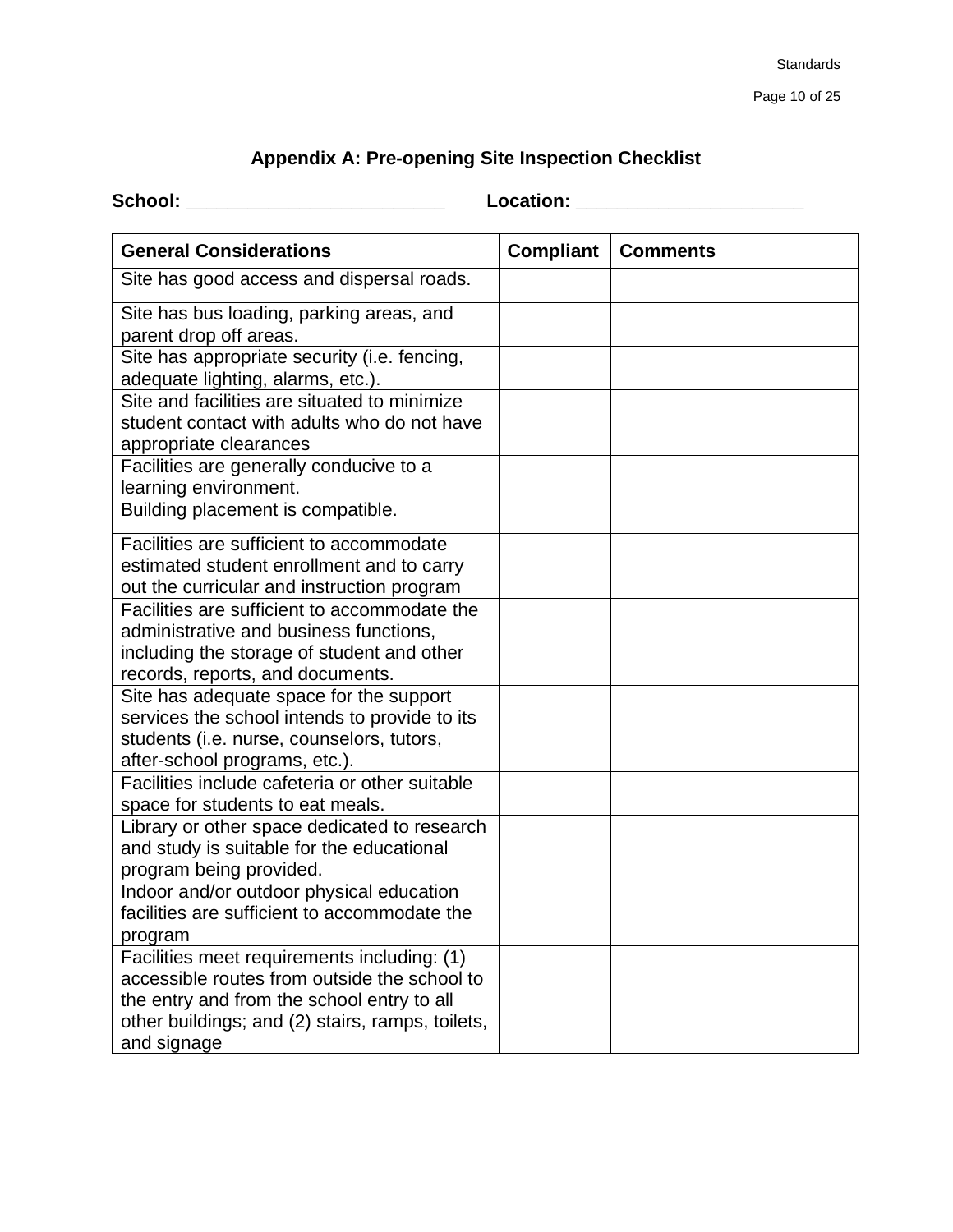| <b>Building Exterior</b>                        | <b>Compliant</b> | <b>Comments</b> |
|-------------------------------------------------|------------------|-----------------|
| Facilities are generally free of chipped paint, |                  |                 |
| cracked floors, uneven surfaces, mold, and      |                  |                 |
| evidence of leaks.                              |                  |                 |
| Sidewalks, driveways, and outdoor play          |                  |                 |
| areas are relatively free of cracks and         |                  |                 |
| uneven surfaces, and are in good repair.        |                  |                 |
| Perimeter fences are installed as necessary     |                  |                 |
| and are in good repair.                         |                  |                 |
| Graffiti or other signs of vandalism to the     |                  |                 |
| building are absent.                            |                  |                 |
| School exterior needs minimal cosmetic          |                  |                 |
| repairs, painting, or additional lighting.      |                  |                 |
| Windows and doors are intact and in good        |                  |                 |
| repair.                                         |                  |                 |
| Exterior stairs or handrails are in good        |                  |                 |
| repair.                                         |                  |                 |
| Exits of buildings are free of obstructions.    |                  |                 |
| Signage is adequate for traffic flow and for    |                  |                 |
| directions to school offices.                   |                  |                 |
| Trees and vegetation provide a clear view of    |                  |                 |
| the school; places to hide or to gain           |                  |                 |
| authorized access to the building are           |                  |                 |
| minimized.                                      |                  |                 |
| School site is substantially free of litter and |                  |                 |
| clutter.                                        |                  |                 |

| <b>Interior Entrances, Corridors, and Stairs</b>                                                                                                             | <b>Compliant</b> | <b>Comments</b> |
|--------------------------------------------------------------------------------------------------------------------------------------------------------------|------------------|-----------------|
| Heating and ventilation systems are<br>adequate for the size of the building and<br>numbers of students.                                                     |                  |                 |
| Fire alarm system meets applicable local fire<br>safety codes; appropriate fire extinguishers<br>exist in the building(s) and inspections are<br>up to date. |                  |                 |
| Restrooms are conveniently located and<br>accessible to students; toilets are clean and<br>operable.                                                         |                  |                 |
| Bracing of overhead light fixtures, heating<br>and air conditioning vents, etc. comply with<br>local ordinances.                                             |                  |                 |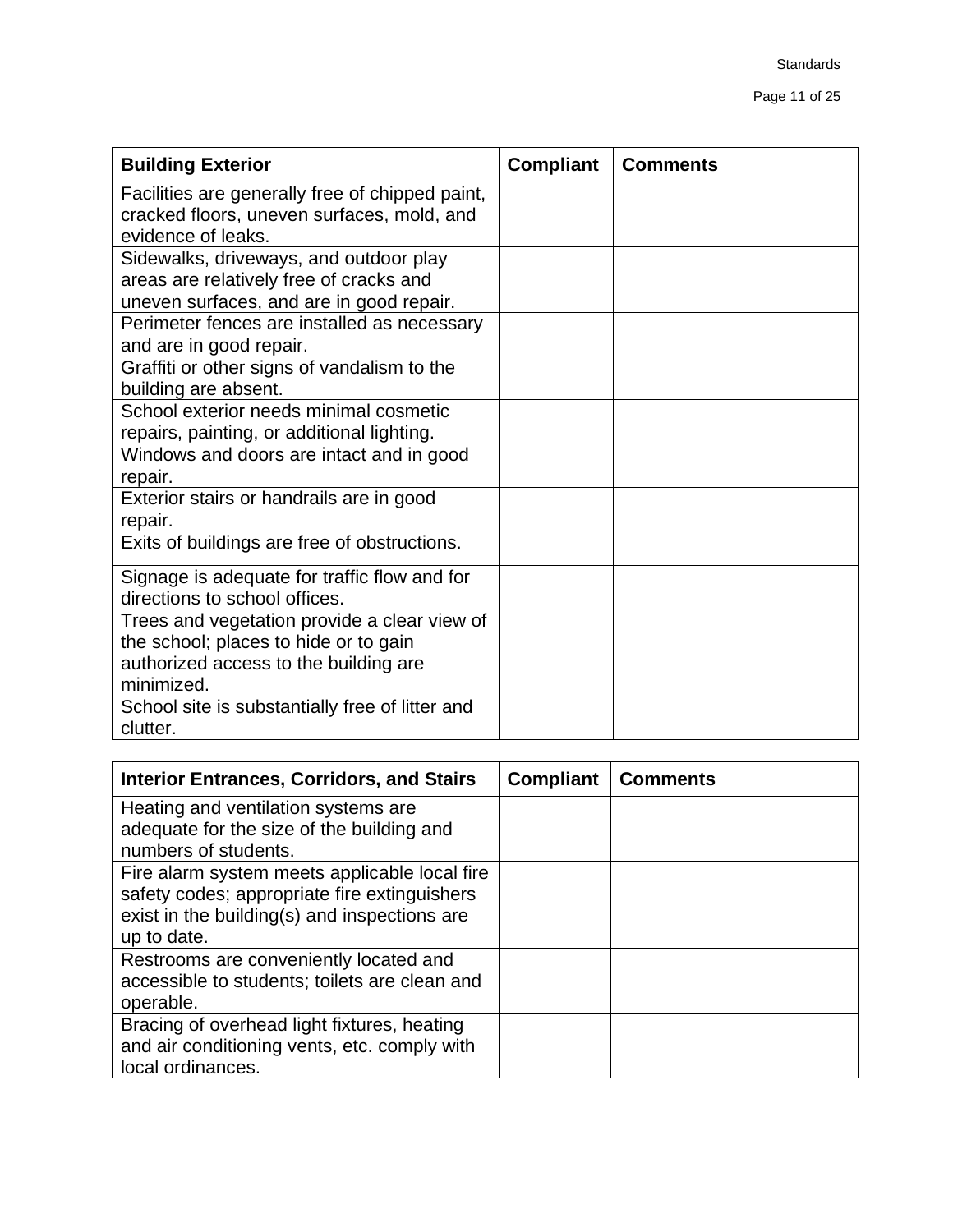| <b>Interior Entrances, Corridors, and Stairs</b>                                                                                                     | <b>Compliant</b> | <b>Comments</b> |
|------------------------------------------------------------------------------------------------------------------------------------------------------|------------------|-----------------|
| Lighting, including nighttime lighting, is<br>sufficient for the educational activities being<br>conducted at the site.                              |                  |                 |
| Floors, walls, and ceilings are clean; ceiling<br>tiles are all intact.                                                                              |                  |                 |
| Halls and stairs are adequately lit.                                                                                                                 |                  |                 |
| Exit doors, including emergency exits, are<br>free of clutter and readily accessible; doors<br>are secure to prevent intruders into the<br>building. |                  |                 |
| Interior is free of other hazards that could<br>endanger student safety.                                                                             |                  |                 |

| <b>Classrooms</b>                                                                                                                                                           | <b>Compliant</b> | <b>Comments</b> |
|-----------------------------------------------------------------------------------------------------------------------------------------------------------------------------|------------------|-----------------|
| Classroom size and layout are related to<br>functions that will be performed in them (i.e.<br>kindergartens, laboratories, special<br>education, locker rooms, gyms, etc.). |                  |                 |
| Desks, tables, and chairs are in good repair.                                                                                                                               |                  |                 |
| Space is provided to secure computers and<br>other expensive electronic devices.                                                                                            |                  |                 |
| Bookcases, racks, fixtures, etc. are<br>adequately anchored to adjacent structures.                                                                                         |                  |                 |
| Gas, electrical, and water outlets and<br>appliances are in good repair.                                                                                                    |                  |                 |
| Classrooms have adequate lighting.                                                                                                                                          |                  |                 |
| Classrooms are visible to teachers at all<br>times; classroom layout is conducive to<br>quick evacuation.                                                                   |                  |                 |
| Kindergarten classrooms have toilet<br>facilities, or dedicated facilities are located<br>within close proximity to classrooms, and<br>are of appropriate height.           |                  |                 |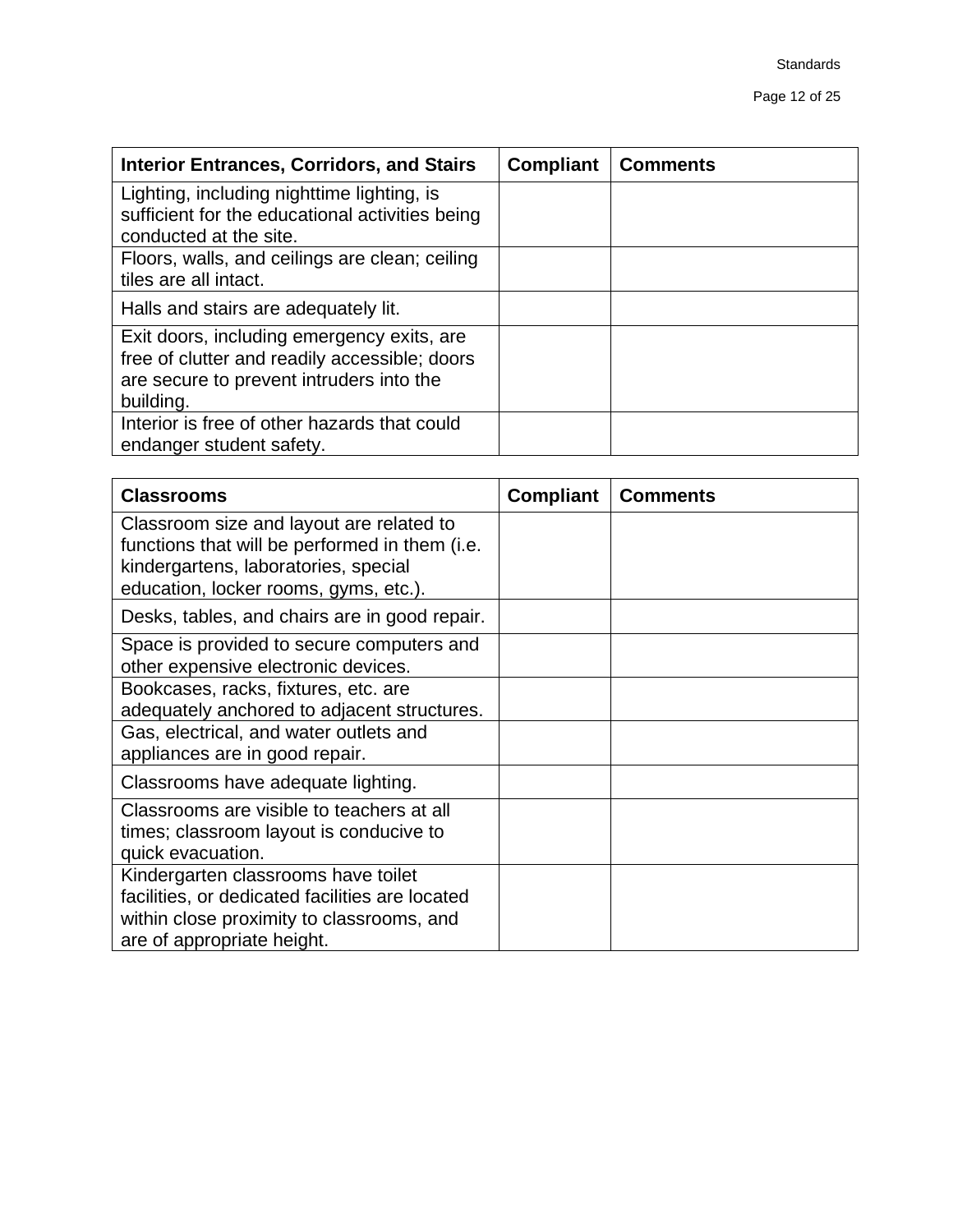#### <span id="page-12-0"></span>**Appendix B: School Monitoring Instrument**

The purposes of Unity Concord International School is to:

- 1. Improve pupil learning.
- 2. Increase learning opportunities for all pupils, with special emphasis on expanded learning experiences for pupils identified as academically low achieving.
- 3. Encourage the use of different and innovative teaching methods.
- 4. Create new professional opportunities for teachers, including the opportunity to be responsible for the learning program at the school site.
- 5. Provide parents and students with expanded educational opportunities without the constraints of traditional rules and structure.
- 6. Provide schools a way to shift from a rule-based to a performance-based system of accountability.
- 7. Provide competition within the International School System to stimulate improvements in all International Schools.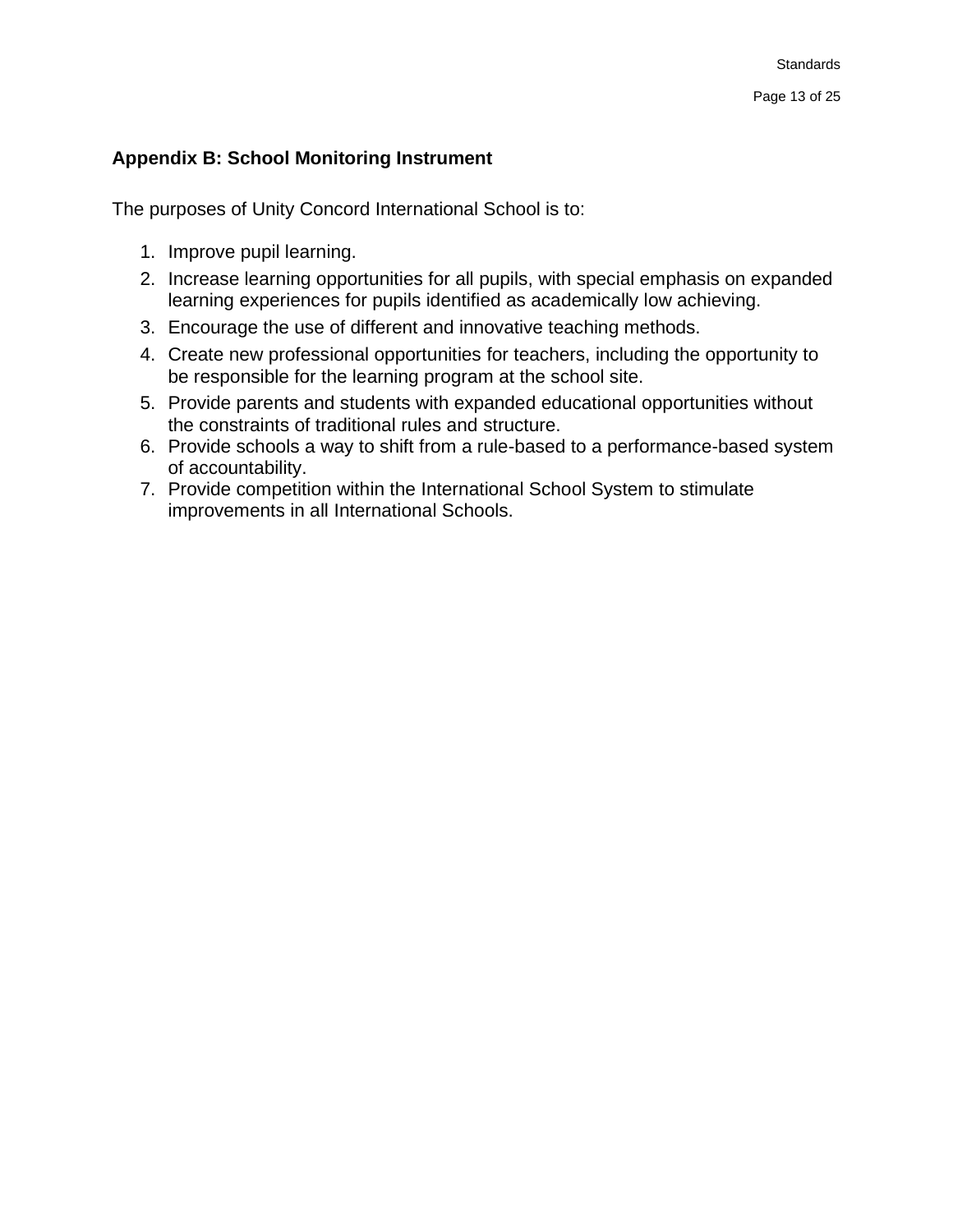Page 14 of 25

#### **Self-Evaluation Categories**

- <span id="page-13-0"></span>**I. Governance and Organizational Leadership:** The school and the governing board are organized to support the school's mission and vision supporting the achievement of high standards by all students.
- **II. Educational Performance:** The school provides a rigorous educational program for all students that is based on state content standards and delivered in a supportive and positive learning environment.
- **III. Fiscal Operations and Internal Controls:** The school is financially viable organization that is operated in compliance with all applicable requirements, and sound fiscal practices for the purpose of supporting high student achievement.
- **IV. Fidelity to Ministry:** The school implements all of its operations in accord with its approved Curriculum.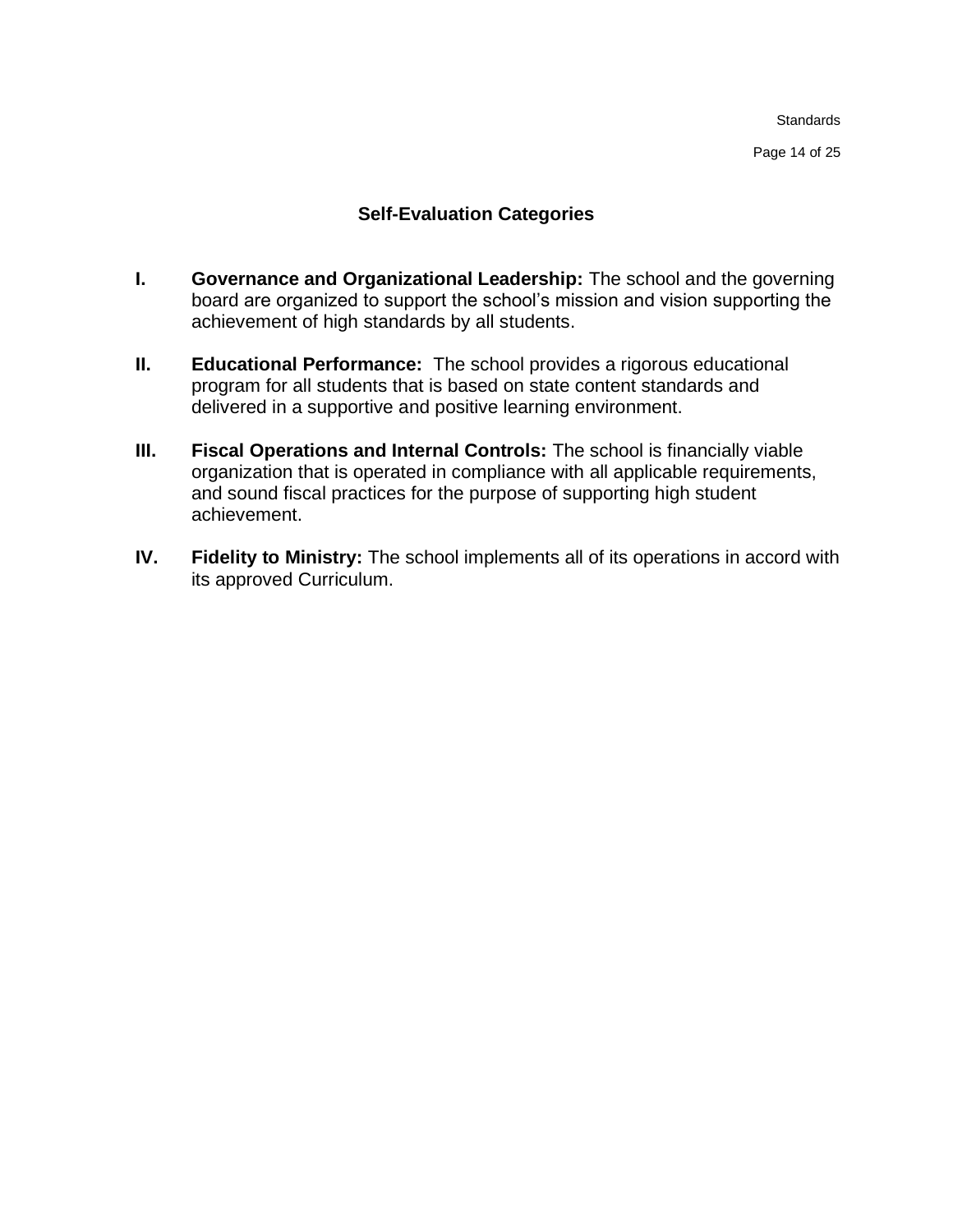Page 15 of 25

| <b>Governance and Organizational Leadership</b><br>The school and the governing board are organized to support the school's mission<br>L.<br>and vision supporting the achievement of high standards by all students.<br>1.1 Mission and Vision - The governing board has a clear mission and vision for the                                                                                                                                                                   |
|--------------------------------------------------------------------------------------------------------------------------------------------------------------------------------------------------------------------------------------------------------------------------------------------------------------------------------------------------------------------------------------------------------------------------------------------------------------------------------|
|                                                                                                                                                                                                                                                                                                                                                                                                                                                                                |
| School, and adopts policies and procedures that support high student<br>achievement.                                                                                                                                                                                                                                                                                                                                                                                           |
| 1.2 Governing Board Operations - The governing board has established<br>procedures to hold regular meetings to ensure that decisions are made.                                                                                                                                                                                                                                                                                                                                 |
| 1.3 Policy Guidance – The governing board provides direction to the School<br>leadership through the adoption of policies and procedures that support and<br>promote high academic standards in a safe and healthy School environment.                                                                                                                                                                                                                                         |
| 1.4 Evaluations – The governing board employs, and holds accountable, School<br>leadership, and authorizes school leadership to operate the school in accordance<br>with applicable laws, and the School's mission and vision to improve student<br>performance.                                                                                                                                                                                                               |
| 1.5 Stakeholder Participation - The School has processes in place that ensure<br>stakeholder input regarding the School's effectiveness in such areas as student<br>discipline, parent (guardian) involvement, community engagement, and motivation<br>of students toward high academic achievement and good citizenship. The<br>governing board communicates regularly with all stakeholders regarding student<br>achievement and progress toward meeting the School's goals. |
| 1.6 Monitoring Education and Fiscal Data - The governing board routinely reviews<br>academic and other School data, and uses it to provide direction and allocation of<br>resources for continuous improvement of student achievement, fiscal viability and<br>compliance, and for ensuring school wide excellence.                                                                                                                                                            |
| <b>Evidence Reviewed</b>                                                                                                                                                                                                                                                                                                                                                                                                                                                       |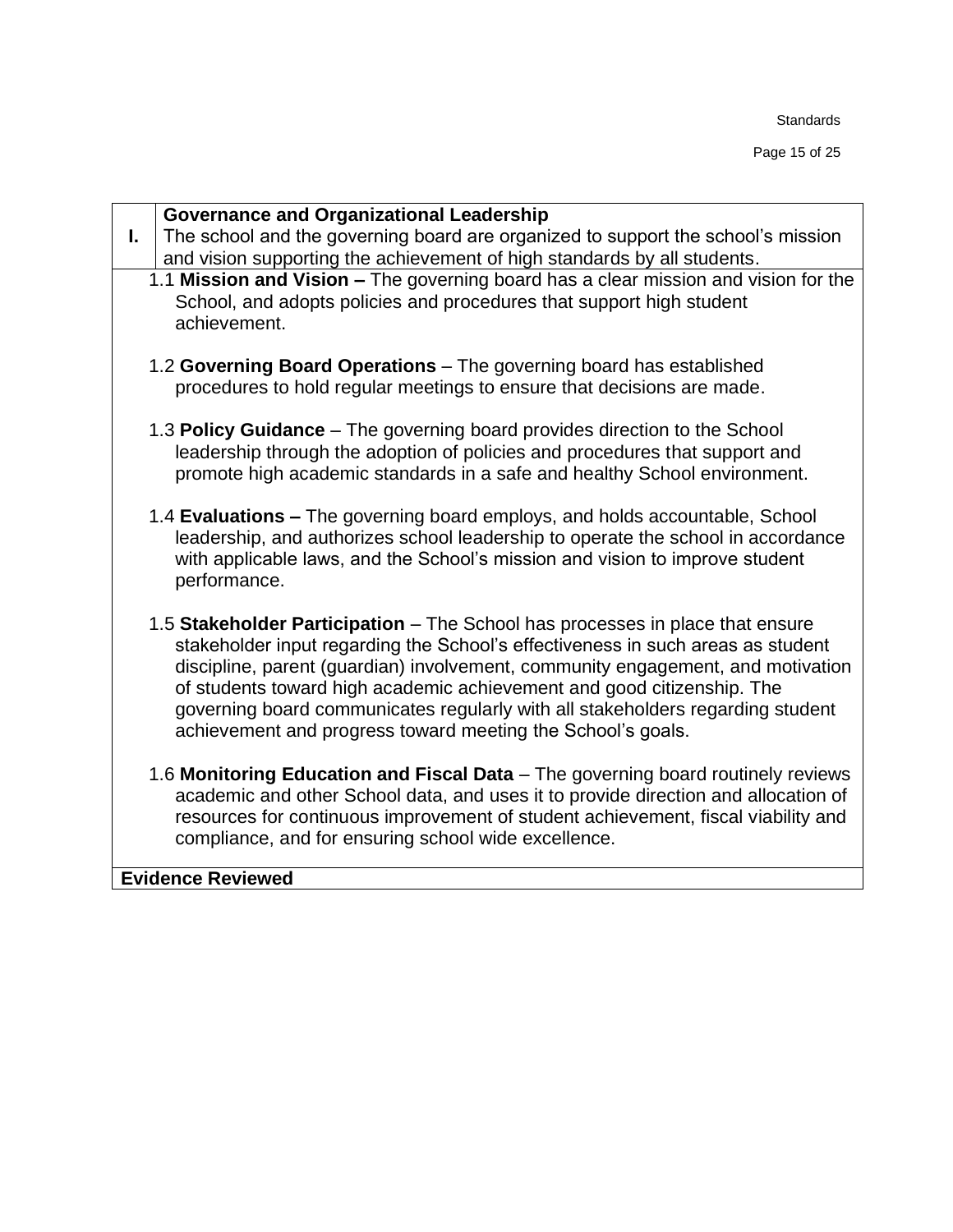Page 16 of 25

| Document:                |                                                                                                                                                                                           |                       | Interview:                 |                                 |                        |
|--------------------------|-------------------------------------------------------------------------------------------------------------------------------------------------------------------------------------------|-----------------------|----------------------------|---------------------------------|------------------------|
|                          | List/roster of governing board                                                                                                                                                            |                       | <b>Board of Directors</b>  |                                 |                        |
| members                  |                                                                                                                                                                                           |                       | <b>Staff</b>               |                                 |                        |
| responsibilities         | Charts/descriptions of board roles and                                                                                                                                                    |                       | Parents<br>Other:          |                                 |                        |
|                          | Board approved bylaws                                                                                                                                                                     |                       |                            |                                 |                        |
|                          | Governing board meeting dates                                                                                                                                                             |                       |                            |                                 |                        |
| Agenda<br><b>Minutes</b> |                                                                                                                                                                                           |                       |                            |                                 |                        |
|                          | Board policies included, handbooks<br>(parent/student/employee), student<br>discipline & process, employee<br>discipline & process, parent complaint<br>resolution & process, safety plan |                       |                            |                                 |                        |
| staff                    | Harassment policy for students and                                                                                                                                                        |                       |                            |                                 |                        |
|                          | Parent involvement verification                                                                                                                                                           |                       |                            |                                 |                        |
| <b>Notices</b>           | Meeting calendar<br>Agendas & minutes                                                                                                                                                     |                       |                            |                                 |                        |
|                          | <b>Recruitment Outreach documents</b>                                                                                                                                                     |                       |                            |                                 |                        |
|                          | <b>Marketing brochures</b><br>Student application and<br>selection process                                                                                                                |                       |                            |                                 |                        |
| <b>SARC</b>              |                                                                                                                                                                                           |                       |                            |                                 |                        |
|                          | Student information: grade, gender,<br>racial/ethnic, special education                                                                                                                   |                       |                            |                                 |                        |
| Other:                   | Personnel files as deemed necessary                                                                                                                                                       |                       |                            |                                 |                        |
| <b>Findings:</b>         |                                                                                                                                                                                           |                       |                            |                                 |                        |
|                          |                                                                                                                                                                                           |                       |                            |                                 |                        |
| <b>Conclusion:</b>       | <b>Exceeds</b><br>requirements                                                                                                                                                            | Meets<br>requirements | Approaching<br>requirement | Does not<br>meet<br>requirement | <b>Not</b><br>reviewed |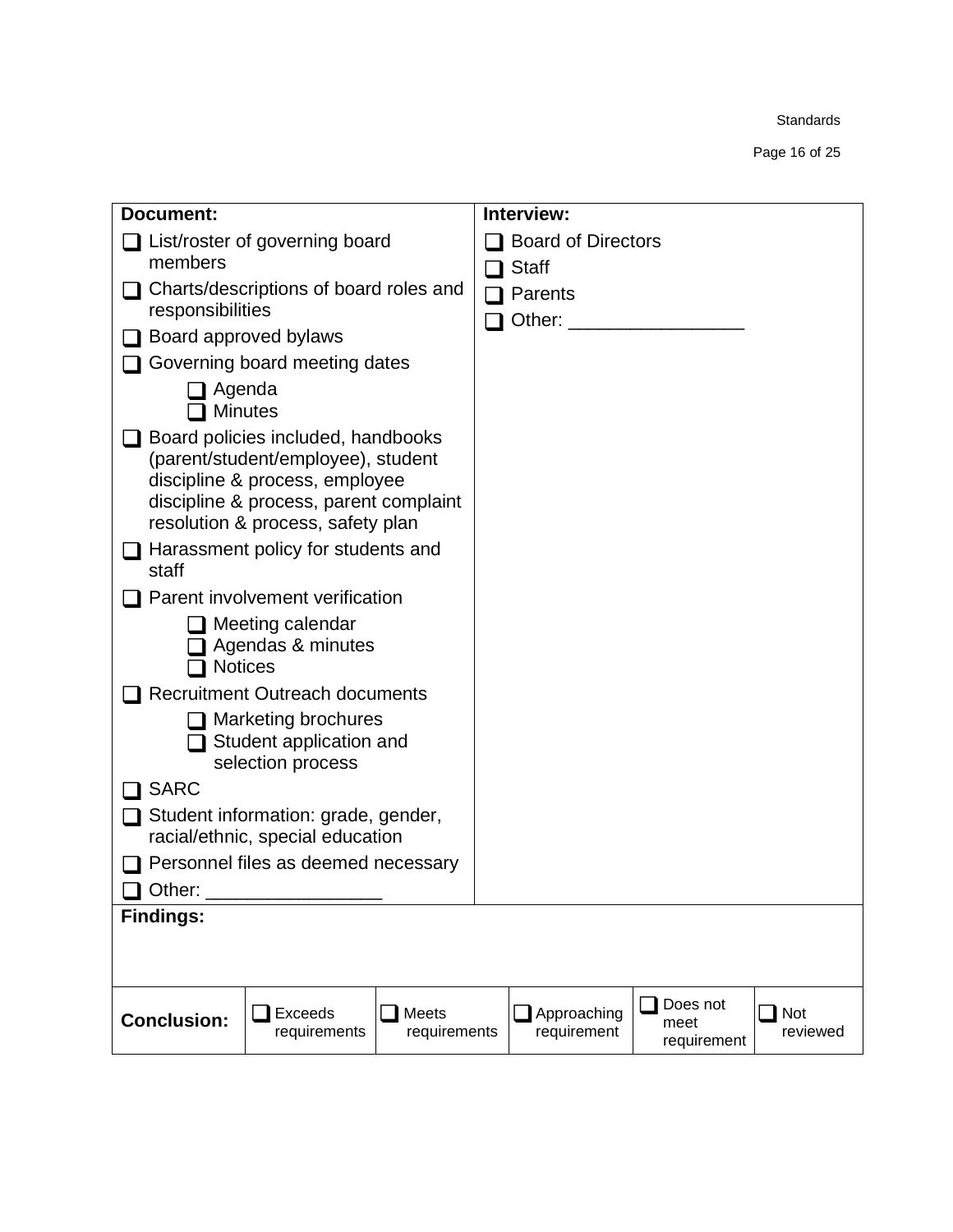Page 17 of 25

| $\mathbf{I}$ | <b>Educational Performance</b><br>The school provides a rigorous educational program for all students that is based<br>on state content standards and delivered in a supportive and positive learning<br>environment.                                                                                                                                                                                                                                                               |
|--------------|-------------------------------------------------------------------------------------------------------------------------------------------------------------------------------------------------------------------------------------------------------------------------------------------------------------------------------------------------------------------------------------------------------------------------------------------------------------------------------------|
|              | 2.1 Academic Performance - The School meets assessment targets, including<br>targets for all significant subgroups. The School can demonstrate, where<br>applicable, that it is closing the achievement gap between subgroups.                                                                                                                                                                                                                                                      |
|              | 2.2 Measurable Student Outcomes - The School has strong, measurable student<br>outcomes, including outcomes for both assessments and the School's unique<br>goals, and uses data to support how well students are doing in meeting outcomes.                                                                                                                                                                                                                                        |
|              | 2.3 Instructional Leadership - The School's leadership effectively promotes the<br>School's mission and vision, maintains a focus on high academic achievement,<br>fosters a culture of respect, professionalism, and shared decision-making, and<br>has a system in place to coach and evaluate faculty and staff to improve student<br>learning.                                                                                                                                  |
|              | 2.4 Curriculum – The School has a curricular plan that guides the work of faculty<br>and staff and allocates sufficient resources to implement the plan. The curriculum<br>is rigorous, relevant, and appropriate to the needs of all students. Benchmark<br>assessments are used throughout the year to determine student progress in<br>learning the curriculum.                                                                                                                  |
|              | 2.5 Instruction – Instructional practices are varied and appropriate to individual<br>student's learning styles. Teachers demonstrate knowledge and expertise in the<br>subjects they teach. Teachers maintain high expectations for students and<br>promote high levels of engagement and use of critical thinking skills through a<br>variety of motivational strategies. Students are assessed frequently, and data is<br>used to modify and strengthen instructional practices. |
|              | 2.6 Opportunities to Learn – All students have equitable opportunities to learn. The<br>School has support systems and strategies in place to assist academically<br>underperforming students, including students with special needs, and English<br>Language Learners, and provides opportunities in class and outside the regular<br>school day for students to master the curriculum.                                                                                            |
|              | 2.7 Professional Development - The School has a school-wide professional<br>development plan that supports the curriculum plan and is consistent with the<br>evaluation system. Faculty engages in ongoing professional development to<br>improve instructional practices. Opportunities for teachers to collaborate regularly                                                                                                                                                      |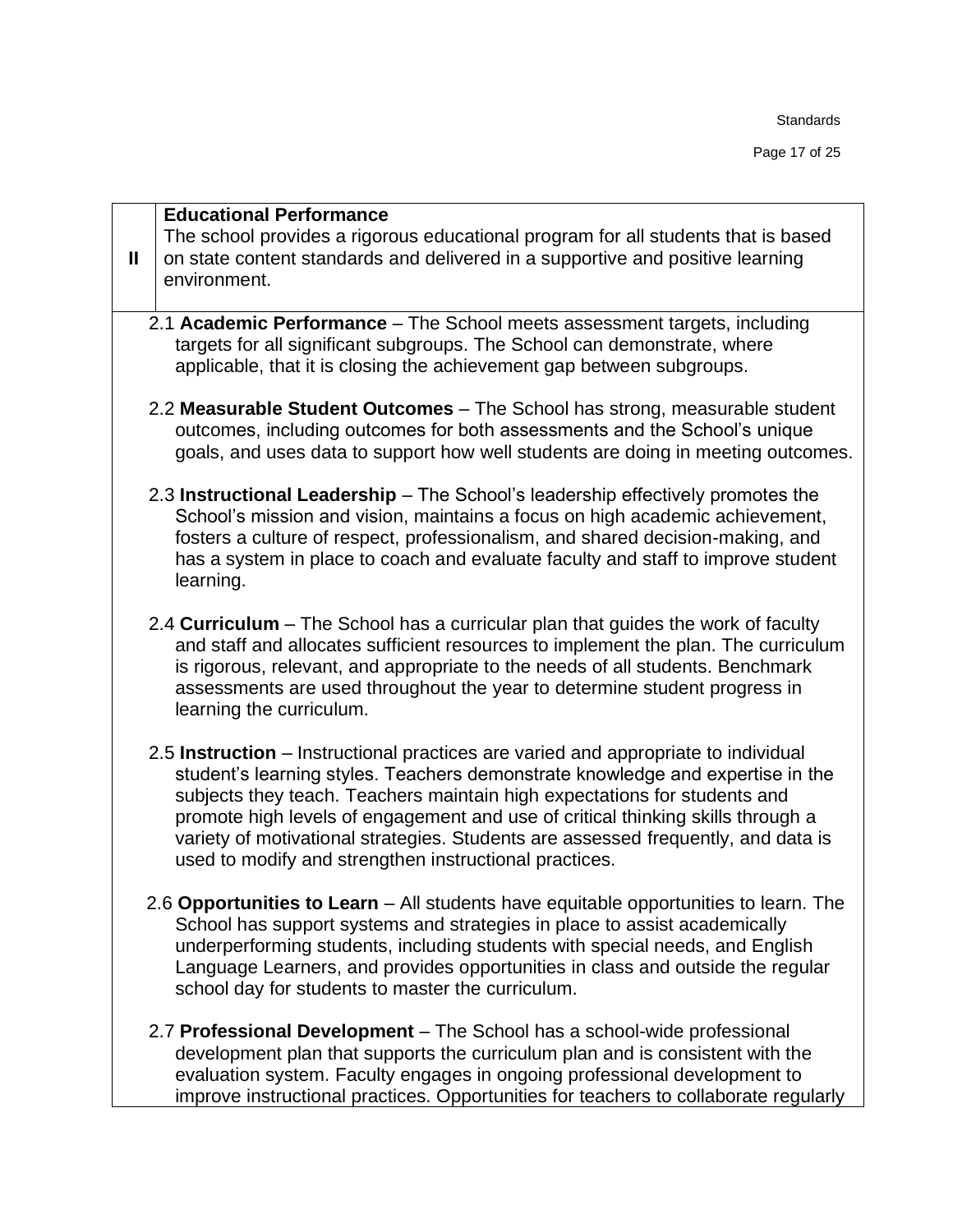Page 18 of 25

for the purpose of improving curriculum and instruction are built into the school day and used to regularly gauge the effectiveness of instruction as it impacts student achievement.

- 2.8 **Learning Environment** The School promotes a supportive, respectful, and nondiscriminatory learning environment in which students can attain high levels of achievement. Adults at the School know all students, and based on that knowledge, provide support and resources to meet the social and emotional needs of students. School rules and consequences are clearly understood by parents and students, and they are consistently applied to ensure a safe and healthy school environment.
- 2.9 **Facilities Support Learning** The school facilities are clean, safe, and inviting to students and the community. Students and staff exhibit pride in the School. Exemplary student work is posted throughout the school, in addition to other items, such as school mission and vision, school motto, and guiding principles that send a consistent message that the School has a strong academic focus and high standards for students.
- 2.10 **Use of Data** The School uses data regularly to make continuous improvements to curriculum and instruction that support high student achievement. Teachers regularly collect data in the classroom to determine the degree to which students are mastering content standards and modify instructional practice accordingly. School leadership uses data to determine progress in meeting school-wide goals and outcomes and to modify strategies for whole school improvement.
- 2.11**Communication with Parents** The School fosters ongoing two-way communication between parents and the School regarding individual student achievement and school wide progress in meeting goals and outcomes. Parents are welcomed and are provided opportunities to participate in the educational program. The School provides training opportunities for parents and community members to enable them to understand the curriculum, instruction, and assessment plan of the school.

**Evidence Reviewed**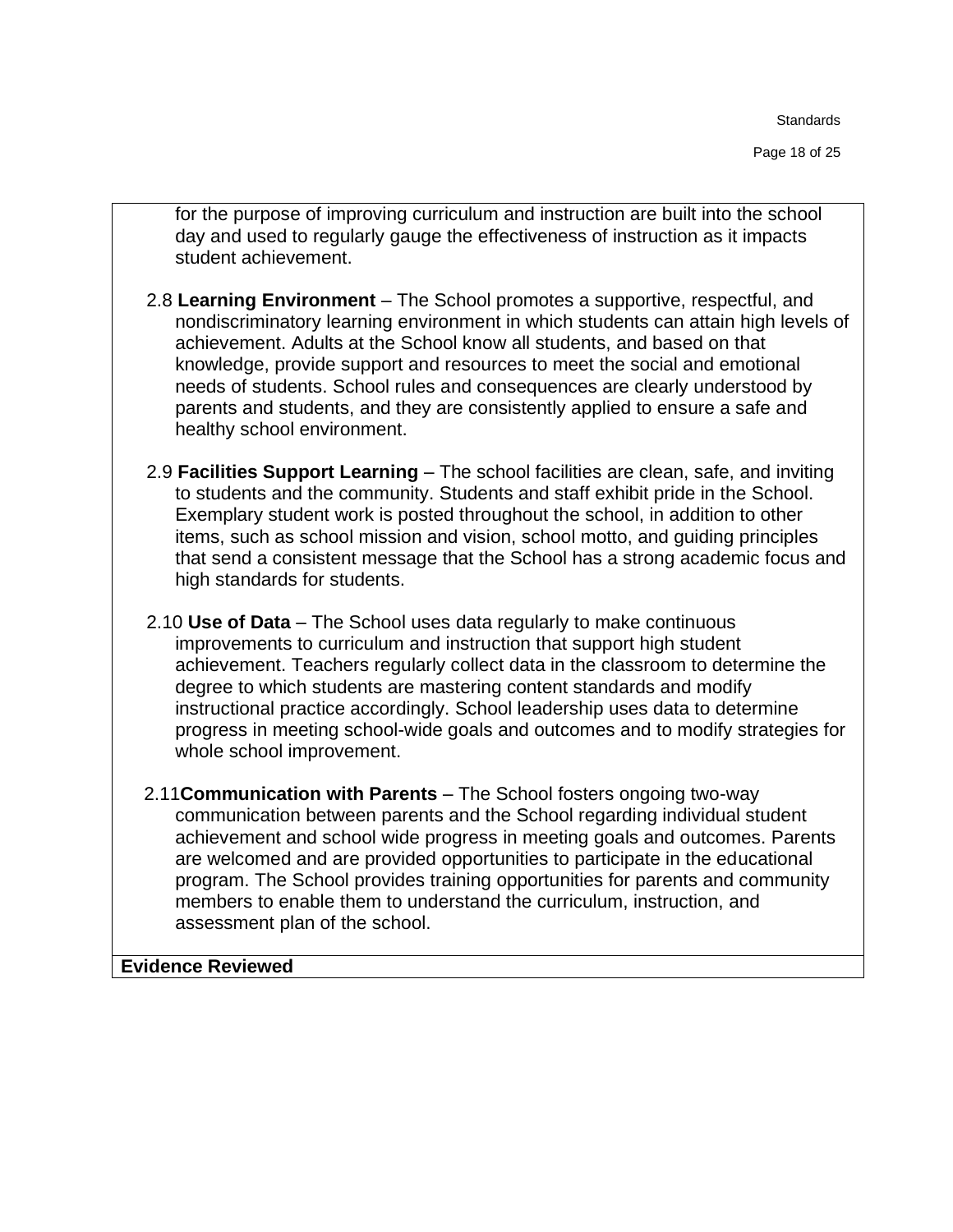Page 19 of 25

| Document:            |                               |                       | Interview:                 |                                 |                        |
|----------------------|-------------------------------|-----------------------|----------------------------|---------------------------------|------------------------|
| Test results         |                               |                       | <b>Board of Directors</b>  |                                 |                        |
| <b>SARC</b>          |                               |                       | Principal                  |                                 |                        |
| <b>Bell schedule</b> |                               |                       | <b>Teachers</b>            |                                 |                        |
| School calendar      |                               |                       | Parents                    |                                 |                        |
|                      | Professional development plan |                       |                            |                                 |                        |
|                      | Staff meeting agendas/minutes |                       |                            |                                 |                        |
| Parent newsletters   |                               |                       |                            |                                 |                        |
|                      |                               |                       |                            |                                 |                        |
|                      |                               |                       |                            |                                 |                        |
|                      |                               |                       |                            |                                 |                        |
|                      |                               |                       |                            |                                 |                        |
|                      |                               |                       |                            |                                 |                        |
|                      |                               |                       |                            |                                 |                        |
| <b>Findings:</b>     |                               |                       |                            |                                 |                        |
|                      |                               |                       |                            |                                 |                        |
|                      |                               |                       |                            |                                 |                        |
| <b>Conclusion:</b>   | Exceeds<br>requirements       | Meets<br>requirements | Approaching<br>requirement | Does not<br>meet<br>requirement | <b>Not</b><br>reviewed |

| $\mathbf{m}$ | <b>Fiscal Operations and Internal Controls</b><br>The school is financially viable organization that is operated in compliance with<br>all applicable requirements, and sound fiscal practices for the purpose of<br>supporting high student achievement.                                              |
|--------------|--------------------------------------------------------------------------------------------------------------------------------------------------------------------------------------------------------------------------------------------------------------------------------------------------------|
|              | 3.1 Budget Oversight – The governing board has oversight and responsibility for<br>approving annual and amended budgets to ensure that resource allocation is<br>sufficient to support the School's mission and vision, and to improve student<br>achievement. The School maintains a prudent reserve. |
|              | 3.2 Budget Modifications – The governing board regularly reviews and monitors the<br>School's revenues, expenditures and cash flow, and adopts modifications to the<br>operating budget to ensure the financial stability of the School in order to sustain a<br>high quality school                   |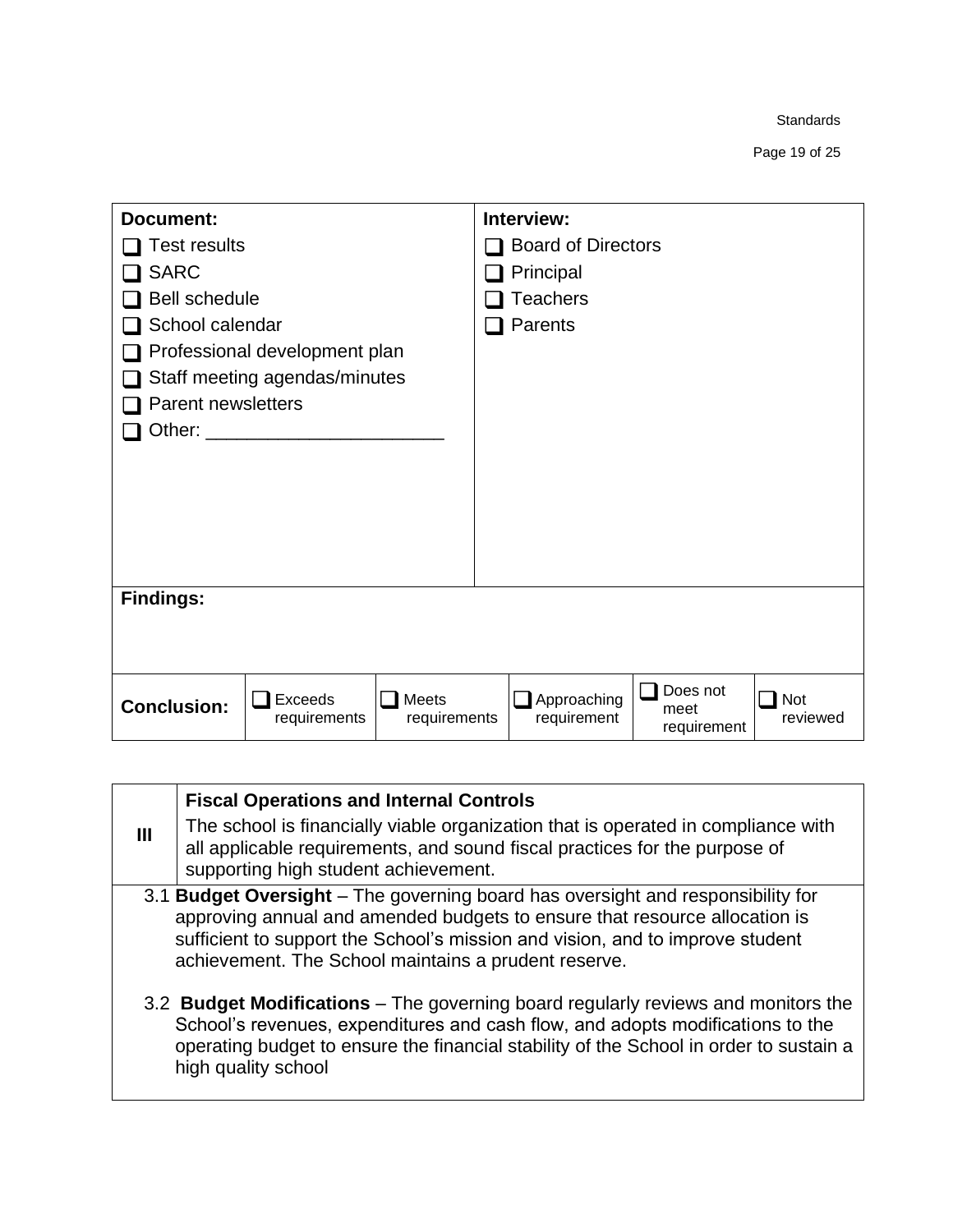Page 20 of 25

|                                                                                                                                                                                                                                                                                                                                                                                                                                                                                                                                        | 3.3 Fiscal Reporting - The School submits required financial reports, that meet<br>required time lines and are accurate.                                                                                                                                                                                                                                       |  |                              |  |  |  |  |  |  |  |
|----------------------------------------------------------------------------------------------------------------------------------------------------------------------------------------------------------------------------------------------------------------------------------------------------------------------------------------------------------------------------------------------------------------------------------------------------------------------------------------------------------------------------------------|----------------------------------------------------------------------------------------------------------------------------------------------------------------------------------------------------------------------------------------------------------------------------------------------------------------------------------------------------------------|--|------------------------------|--|--|--|--|--|--|--|
|                                                                                                                                                                                                                                                                                                                                                                                                                                                                                                                                        | 3.4 Fiscal Systems – The School has in place and implements effective systems and<br>practices to manage revenues and expenditures, accounting, payroll, and<br>equipment inventories. The governing board has adopted policies and procedures<br>to ensure implementation of sound fiscal systems that allow the School to make<br>informed fiscal decisions. |  |                              |  |  |  |  |  |  |  |
| 3.5 Internal Controls - The School implements governing board-adopted internal<br>controls.                                                                                                                                                                                                                                                                                                                                                                                                                                            |                                                                                                                                                                                                                                                                                                                                                                |  |                              |  |  |  |  |  |  |  |
| 3.6 Audits – The school has annual audits that are free of significant audit<br>findings/exceptions. If audit findings have occurred, the School has promptly<br>addressed the findings and taken appropriate action to resolve the exceptions and<br>informed its authorizer of the actions taken.<br>3.7 Compliance with Law – The governing board and School leadership have an<br>understanding of Thai laws that guide schools, and ensure the expenditure of<br>funds occurs in a manner that is compliant with applicable laws. |                                                                                                                                                                                                                                                                                                                                                                |  |                              |  |  |  |  |  |  |  |
|                                                                                                                                                                                                                                                                                                                                                                                                                                                                                                                                        |                                                                                                                                                                                                                                                                                                                                                                |  |                              |  |  |  |  |  |  |  |
| <b>Evidence Reviewed</b>                                                                                                                                                                                                                                                                                                                                                                                                                                                                                                               |                                                                                                                                                                                                                                                                                                                                                                |  |                              |  |  |  |  |  |  |  |
| <b>Document:</b>                                                                                                                                                                                                                                                                                                                                                                                                                                                                                                                       |                                                                                                                                                                                                                                                                                                                                                                |  | Interview:                   |  |  |  |  |  |  |  |
| $\Box$ Audit documentation                                                                                                                                                                                                                                                                                                                                                                                                                                                                                                             |                                                                                                                                                                                                                                                                                                                                                                |  | □ Principal/Executive Office |  |  |  |  |  |  |  |
| $\Box$ Financial reports to the                                                                                                                                                                                                                                                                                                                                                                                                                                                                                                        |                                                                                                                                                                                                                                                                                                                                                                |  | <b>Board of Directors</b>    |  |  |  |  |  |  |  |
|                                                                                                                                                                                                                                                                                                                                                                                                                                                                                                                                        | board/agendas/minutes                                                                                                                                                                                                                                                                                                                                          |  | <b>Fiscal Staff</b>          |  |  |  |  |  |  |  |
|                                                                                                                                                                                                                                                                                                                                                                                                                                                                                                                                        | Procurement of curriculum materials                                                                                                                                                                                                                                                                                                                            |  | $\Box$ Parents               |  |  |  |  |  |  |  |
| policies/procedures                                                                                                                                                                                                                                                                                                                                                                                                                                                                                                                    | $\Box$ Attendance management system,                                                                                                                                                                                                                                                                                                                           |  | Other:                       |  |  |  |  |  |  |  |
| Other: and the state of the state of the state of the state of the state of the state of the state of the state of the state of the state of the state of the state of the state of the state of the state of the state of the                                                                                                                                                                                                                                                                                                         |                                                                                                                                                                                                                                                                                                                                                                |  |                              |  |  |  |  |  |  |  |
| <b>Findings:</b>                                                                                                                                                                                                                                                                                                                                                                                                                                                                                                                       |                                                                                                                                                                                                                                                                                                                                                                |  |                              |  |  |  |  |  |  |  |
|                                                                                                                                                                                                                                                                                                                                                                                                                                                                                                                                        |                                                                                                                                                                                                                                                                                                                                                                |  |                              |  |  |  |  |  |  |  |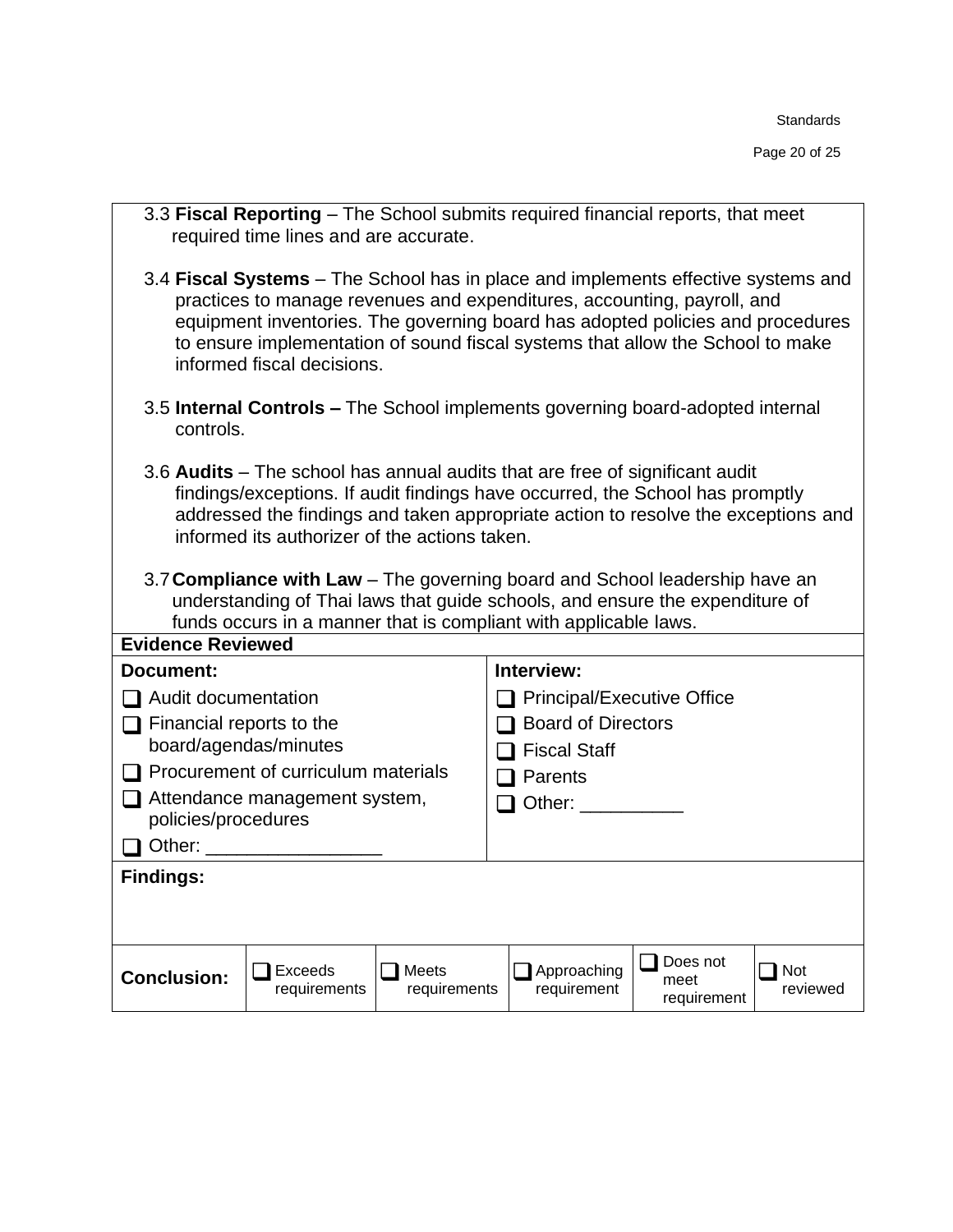| <b>Fidelity to Ministry</b>                                                     |                                                                         |  |  |  |  |  |  |  |
|---------------------------------------------------------------------------------|-------------------------------------------------------------------------|--|--|--|--|--|--|--|
| IV<br>Curriculum.                                                               | The school implements all of its operations in accord with its approved |  |  |  |  |  |  |  |
|                                                                                 |                                                                         |  |  |  |  |  |  |  |
| 4.1 <b>Adherence</b> – The School implements the educational and other programs |                                                                         |  |  |  |  |  |  |  |
| described in the Curriculum. The School is meeting growth targets.              |                                                                         |  |  |  |  |  |  |  |
|                                                                                 |                                                                         |  |  |  |  |  |  |  |
| 4.2 Compliance with Laws and Regulations – The School complies with all laws    |                                                                         |  |  |  |  |  |  |  |
| and regulations applicable to schools, and keeps informed of new developments   |                                                                         |  |  |  |  |  |  |  |
| and changes to existing laws/regulations.                                       |                                                                         |  |  |  |  |  |  |  |
|                                                                                 |                                                                         |  |  |  |  |  |  |  |
| 4.3 Open Admissions Process – The School is open to any resident, including     |                                                                         |  |  |  |  |  |  |  |
| students with special needs and English Language Learners.                      |                                                                         |  |  |  |  |  |  |  |
|                                                                                 |                                                                         |  |  |  |  |  |  |  |
| <b>Evidence Reviewed</b>                                                        |                                                                         |  |  |  |  |  |  |  |
| <b>Findings:</b>                                                                |                                                                         |  |  |  |  |  |  |  |
|                                                                                 |                                                                         |  |  |  |  |  |  |  |
|                                                                                 |                                                                         |  |  |  |  |  |  |  |
|                                                                                 |                                                                         |  |  |  |  |  |  |  |
|                                                                                 | Does not                                                                |  |  |  |  |  |  |  |
| Approaching<br>Exceeds<br>Meets<br><b>Conclusion:</b><br>meet<br>requirement    | Not<br>reviewed                                                         |  |  |  |  |  |  |  |
| requirements<br>requirements                                                    | requirement                                                             |  |  |  |  |  |  |  |

#### <span id="page-20-0"></span>**Annual Questions for Governing Board**

- 1. Briefly describe the mission, vision, and goals of your School.
- 2. How do you develop plans to achieve those goals?
- 3. How do you monitor and evaluate staff performance?
- 4. What policies has the board adopted to support the mission and vision, and high student achievement that will result in a sustainable, high quality charter school?
- 5. How does the board set priorities for the expenditure of funds for the School?
- 6. What processes do you have in place to involve stakeholders in the School?
- 7. How do you ensure clear, two-way communication between the governing board and the stakeholders?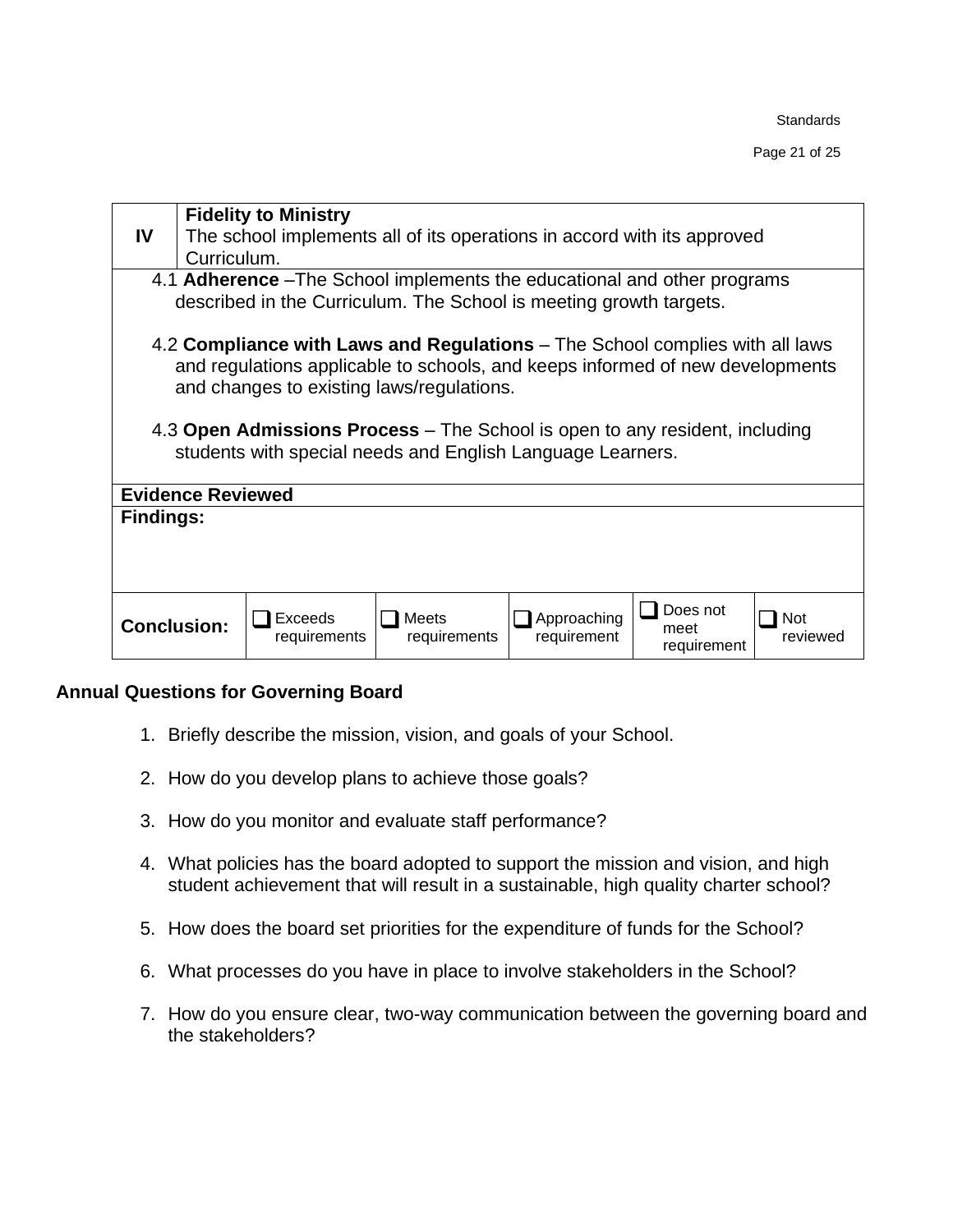Page 22 of 25

8. How often does the governing board meet to discuss fiscal issues, amend budgets, review cash flow, or make resource allocations to support the mission and vision of the School? Examples?

#### <span id="page-21-0"></span>**Questions**: **Principal, Thai Director, Operations Manager**

- 1. How are parents and community members involved in School processes? How do you communicate your School goals to them?
- 2. How do you use data to drive instruction?
- 3. How is learning assessed at the classroom level? School-wide?
- 4. What interventions are used for students who aren't mastering the curriculum? How are these monitored, both School-wide and at the classroom level? How are parents involved?
- 5. What subgroups do you monitor for performance/progress?
- 6. How do you determine staff development needs? What evidence do you have of the effectiveness of the professional development that you use?
- 7. Do teachers have regular collaborative planning time? How often? How is it structured and assessed?
- 8. How do you evaluate the School program?
- 9. How are internal controls implemented at the School? Examples?
- 10.What is the process you use for working with the board to establish budgetary priorities?
- 11.Are there any provisions of the charter you are unable to implement?
- 12.How do you monitor the degree to which the School is meeting its stated learning goals and objectives?
- 13.Describe the student admission process.
- 14.How do you keep informed about changes to statutes and regulations that affect the School and charter schools generally?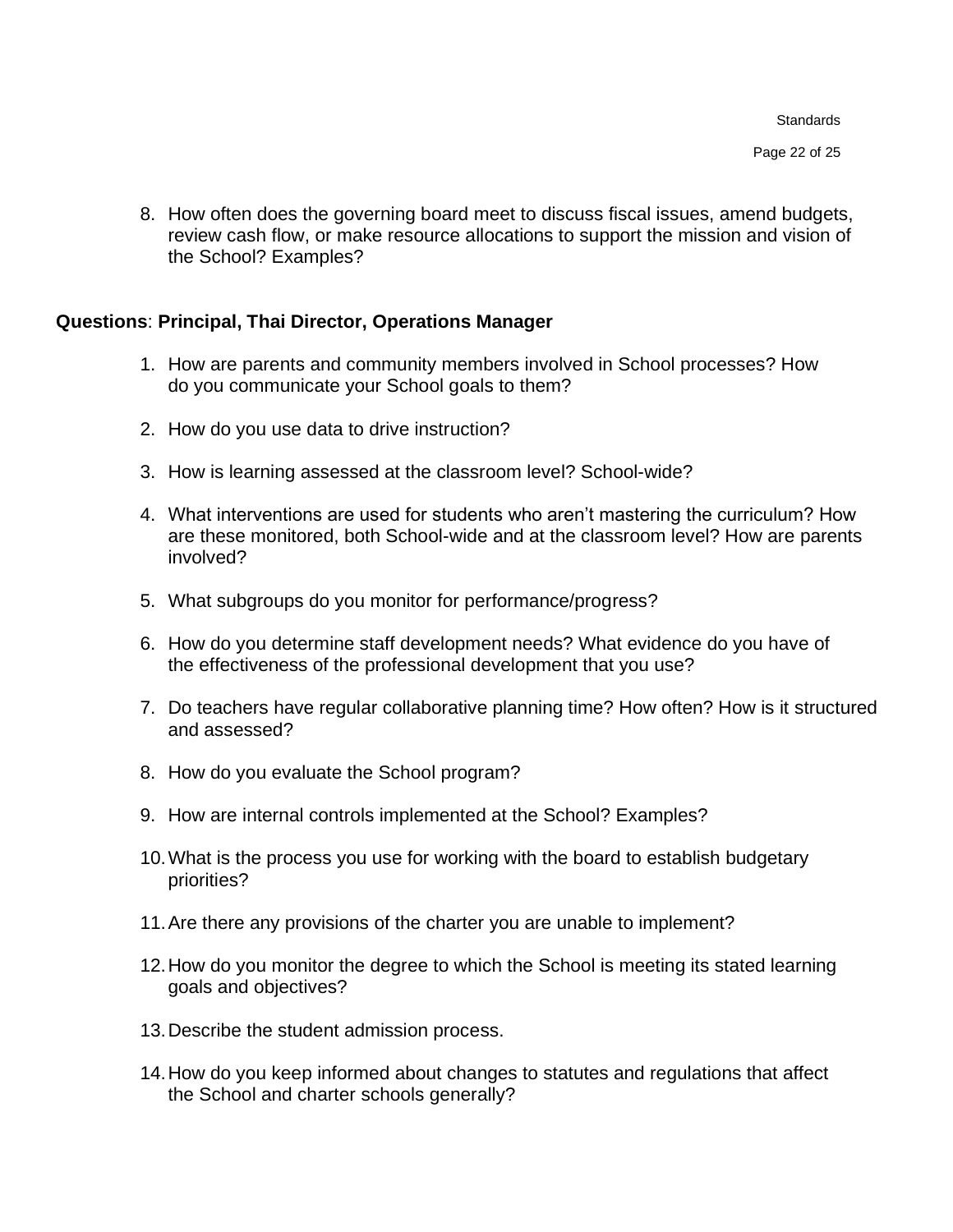Page 23 of 25

#### <span id="page-22-0"></span>**Questions: Teachers**

- 1. What are some of the things that you like the most about the School?
- 2. How involved are you in the decision-making of the School?
- 3. How do you use data to differentiate the instruction for your students?
- 4. Tell us how you monitor student performance/progress for individual students and groups of students. How often is this done?
- 5. When and how often does the School monitor its progress overall, to ensure that the goals for each student are met?
- 6. What policies do you have in place for students who are frequently absent? Who initiates the intervention?
- 7. What professional development opportunities are currently available to you?
- 8. Do you have common planning time with your colleagues? When and by what grouping?
- 9. Is there a policy in place for sharing each others practices?
- 10.If needed, how are decisions about changing the instructional plan made?
- 11.What kinds of support services does the School leadership provide to you as a teacher?
- 12.If you had a chance to make improvements in the School, what improvements would you recommend?

#### <span id="page-22-1"></span>**Questions: Students**

- 1. What do you think about your School? How satisfied are you with your School?
- 2. Do you find the instruction engaging? Give examples.
- 3. Do you feel that the staff respect and listen to the students?
- 4. Is there someone on the staff you feel comfortable with to confide issues and/or concerns you may have? Who?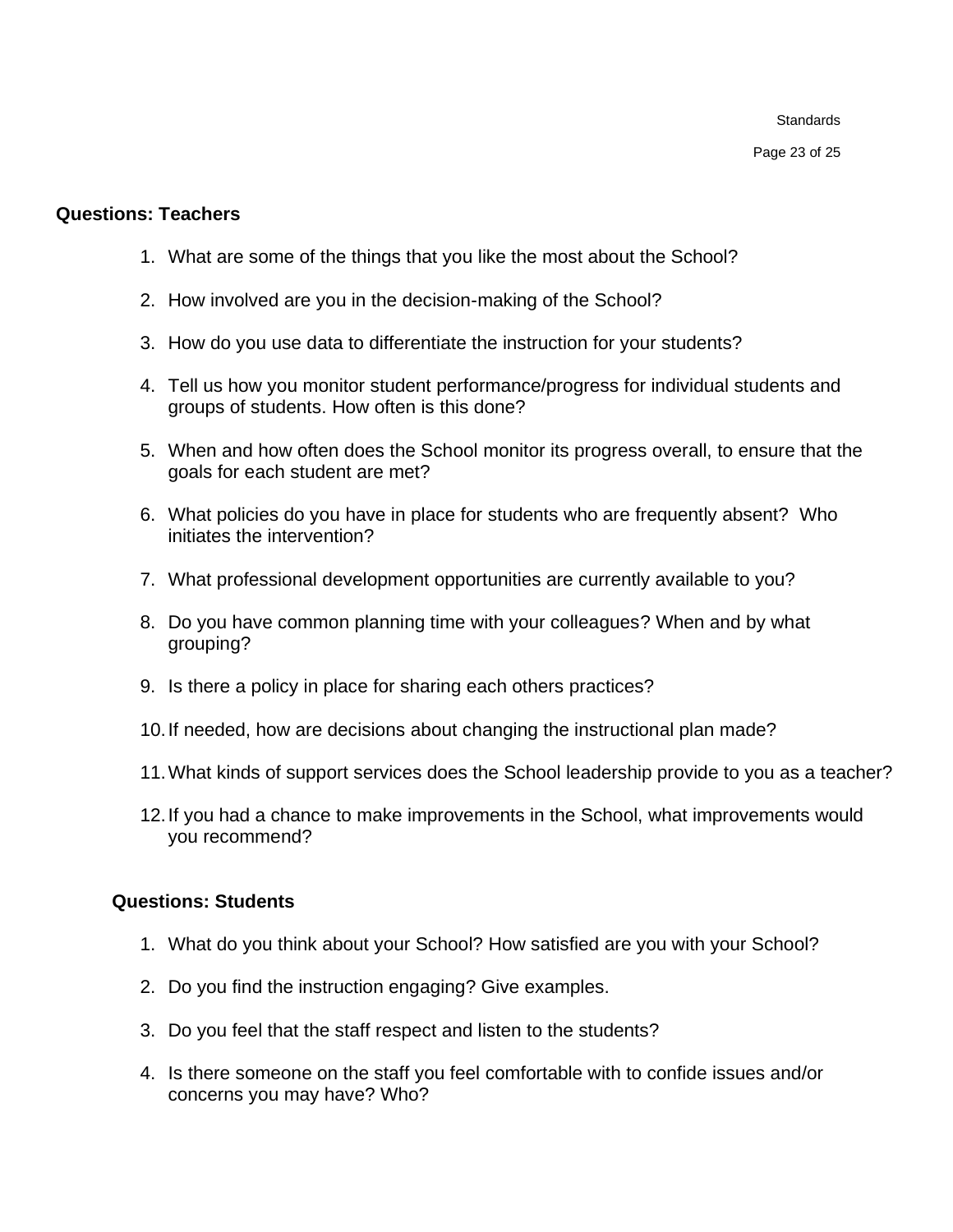Page 24 of 25

- 5. If you are absent from School does anything happen? If so, what?
- 6. Are School goals and plans shared with students? How?
- 7. What types of activities does the School provide to help you academically?
- 8. If you had a chance to make improvements in the School, what improvements would you recommend?

#### <span id="page-23-0"></span>**Questions: Parents**

- 1. Does the School share its goals and plans with the parents? How does it do this? (meetings, letters, calls?)
- 2. Does the School invite you to come and share information which can be used to help develop a plan for your child?
- 3. Is attendance a high priority for the School? What happens when your child is absent?
- 4. What partnerships does the School have with outside agencies and how do they enhance the overall experience of the students at the School?
- 5. What are some of the things you like most about the School?
- 6. If you had a chance to make improvements in the School, what improvements would you recommend?
- 7. How active are the parents at this School? In what ways do they participate?